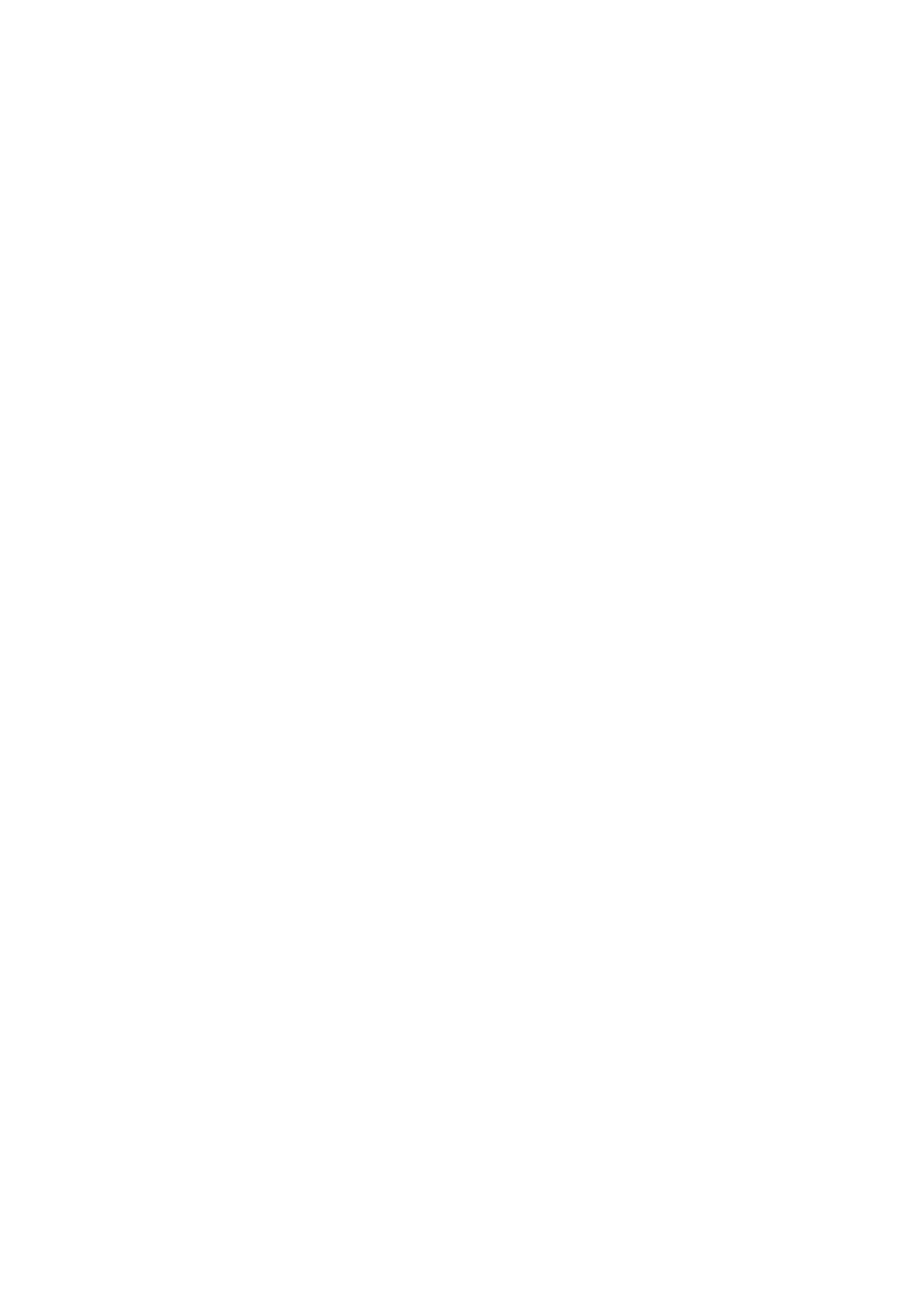# **WORKSHOP ON NON-SEMIMARTINGALE TECHNIQUES IN MATHEMATICAL FINANCE HELSINKI UNIVERSITY OF TECHNOLOGY, MAY 26–28, 2009 ABSTRACTS**

**Ari-Pekka Perkkio (ed.) ¨**

Helsinki University of Technology Faculty of Information and Natural Sciences Department of Mathematics and Systems Analysis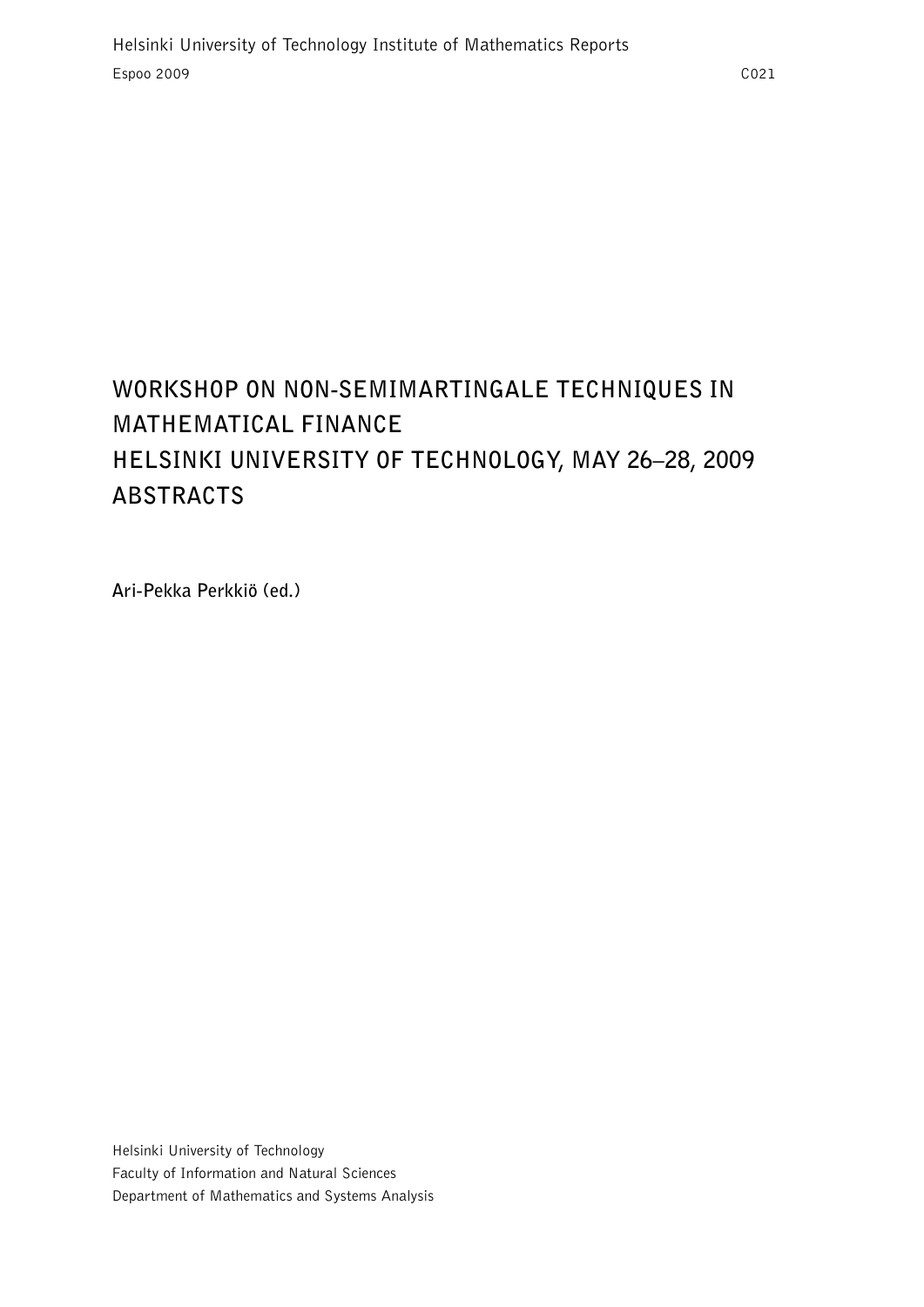Ari-Pekka Perkkiö (ed.): Workshop on Non-Semimartingale Techniques in Mathematical Finance 2009 - Abstracts; Helsinki University of Technology Institute of Mathematics Reports C021 (2009).

Abstract: This report contains the program, list of participants and abstracts for the presentations of the international workshop on Non-Semimartingale Techniques in Mathematical Finance 2009, held at the Helsinki University of Technology, May 26–28, 2009.

### AMS subject classifications: 65-06

Keywords: stochastics, conference abstracts

Correspondence

aperkkio@math.hut.fi

http://math.tkk.fi/research/stochastics/nonsemimartingale/homepage/

ISBN 978-951-22-9935-5 (print) ISBN 978-951-22-9936-2 (PDF) ISSN 0784-6460 (print) ISSN 1797-5875 (PDF)

Helsinki University of Technology Faculty of Information and Natural Sciences Department of Mathematics and Systems Analysis P.O. Box 1100, FI-02015 TKK, Finland email: math@tkk.fi http://math.tkk.fi/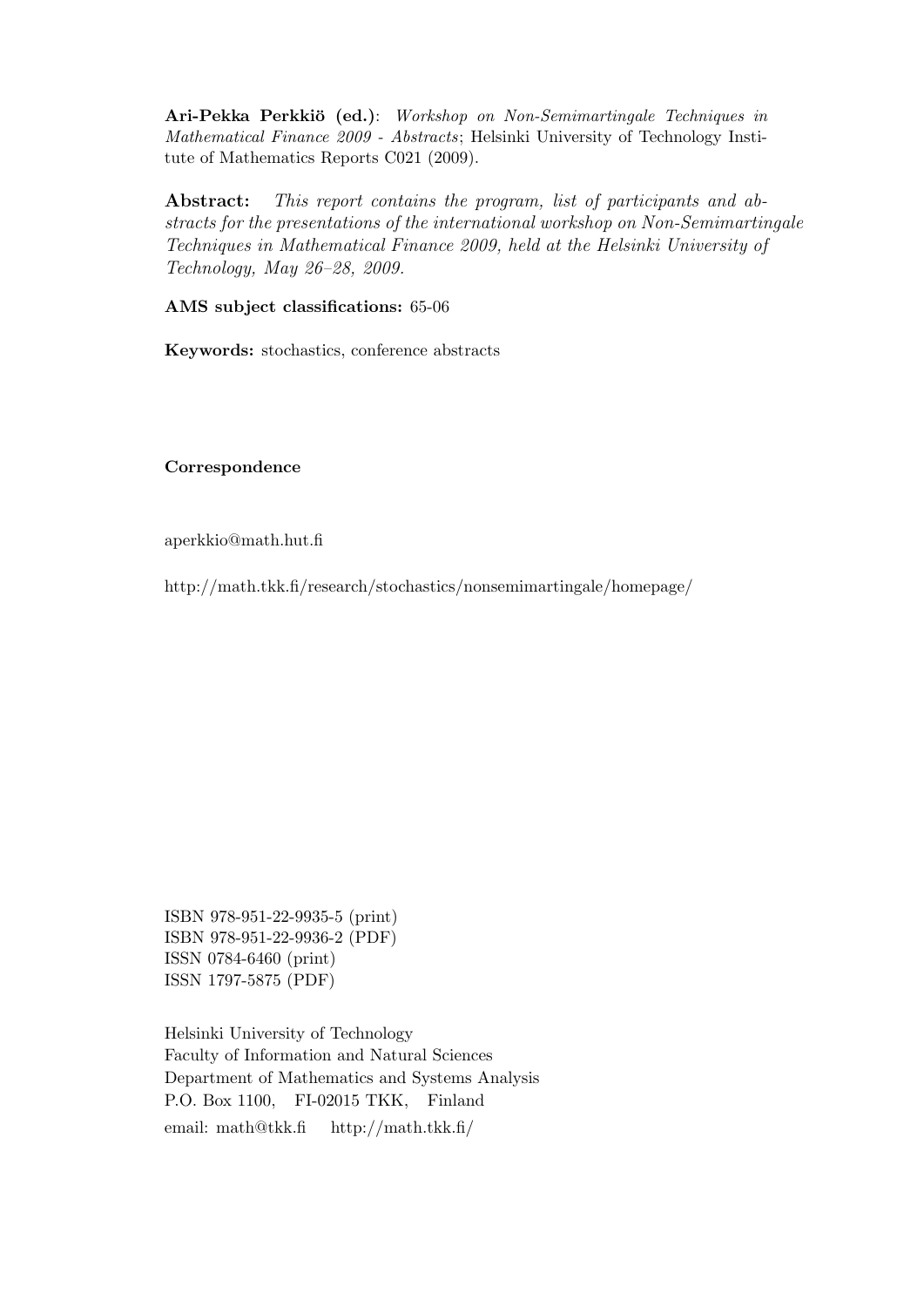# **Contents**

| 1 General Information  | $\boldsymbol{\varDelta}$ |
|------------------------|--------------------------|
| 2 Conference program   | 5                        |
| 3 List of participants | 8                        |
| 4 Abstracts            | 10                       |

# Acknowledgements

Workshop on Non-Semimartingale Techniques in Mathematical Finance is sponsored by the European Science Foundation through the European Science Foundation funded network Advanced Mathematical Methods for Finance (AMaMeF), Université Paris 13, Ludwig-Maximilians-Universität München and by Universitat de Barcelona.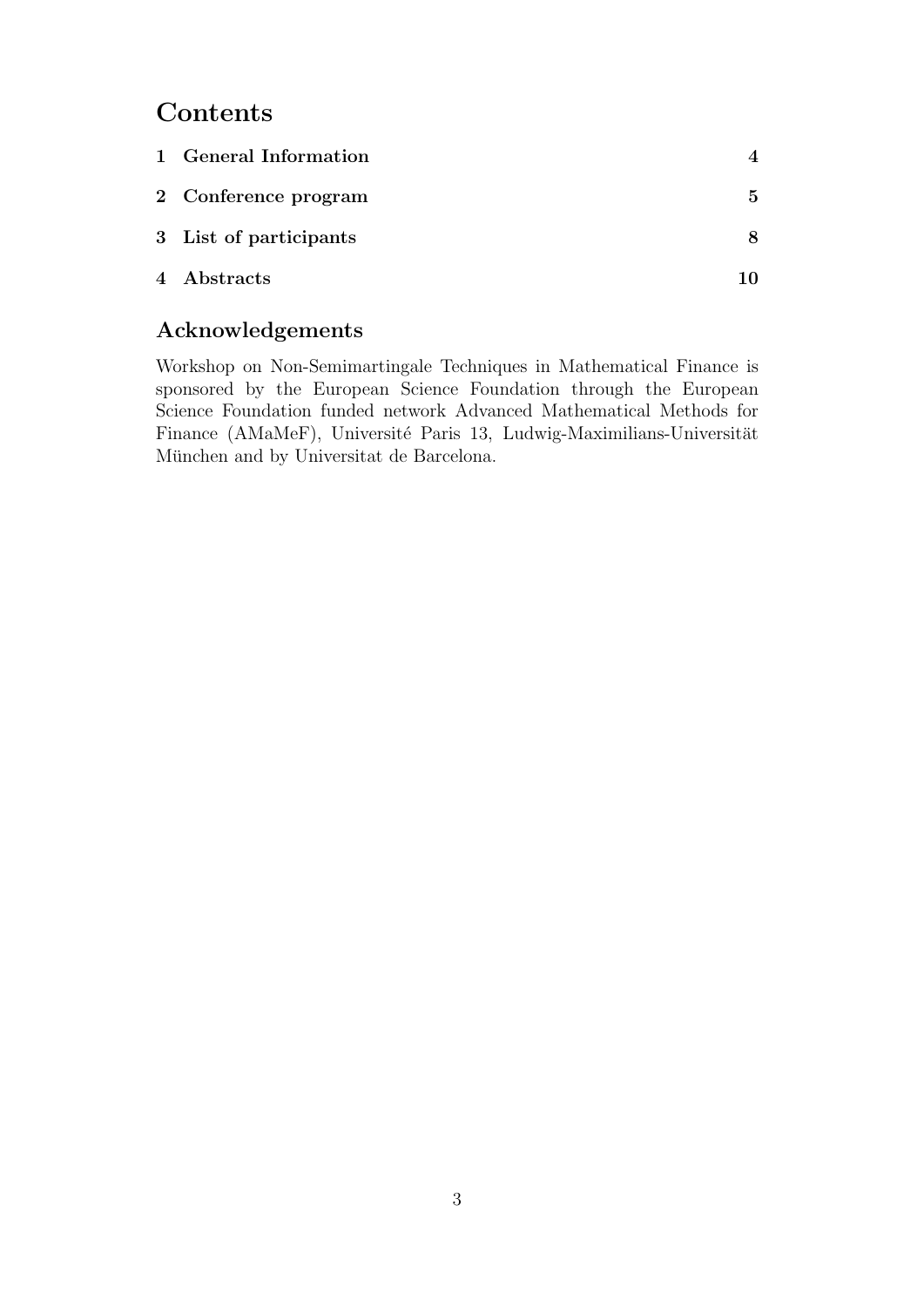# 1 General Information

# Directions

Helsinki University of Technology (TKK) is located in Otaniemi, Espoo. The talks will be held in the lecture hall K which is located on the ground floor of the main building of TKK, next to the M-entrance.

# Lunches

There is restaurant Alvari (Tuesday and Thursday lunches) on the ground floor of the main building. There is also restaurant Dipoli (Wednesday lunch) which is located in the campus. Tables are reserved for lunches which are free for workshop participants. Lunch tickets are handed out at the registration desk.

# Computer access

Instructions about computers with passwords will be handed out at the registration desk. Please handle the password sheet responsibly. Wlan (Aalto open) is open access.

# Social events

On Tuesday after the last talk the Get together will be held in the coffee room of the Institute of Mathematics.

On Wednesday there will be an opportunity to enjoy Finnish sauna. The sauna is a public Kotiharjun sauna close to the Helsinki city centre. A guide will leave from TKK at 17.30 and another guide from Hotel Arthur at 18.00. If you prefer to come to the sauna by your own, please be at the sauna around 18.30 and ask the organizers for the directions.

On Thursday the conference dinner will be at Restaurant Kuu at 19.00. The address is Töölönkatu 27.

# Tourist information and activities in Helsinki

The city of Helsinki offers a lot to see and experience for visitors. The heart of Helsinki consists of Senate Square and Market Square. The National Museum of Finland, the Ateneum Art Museum as well as the Museum of Contemporary Art Kiasma are all within five minutes walking distance from there. Some of the other most popular sights in Helsinki include Suomenlinna Maritime fortress.

More information about activities in Helsinki can be found at

http://www.hel2.fi/tourism/en/matko.asp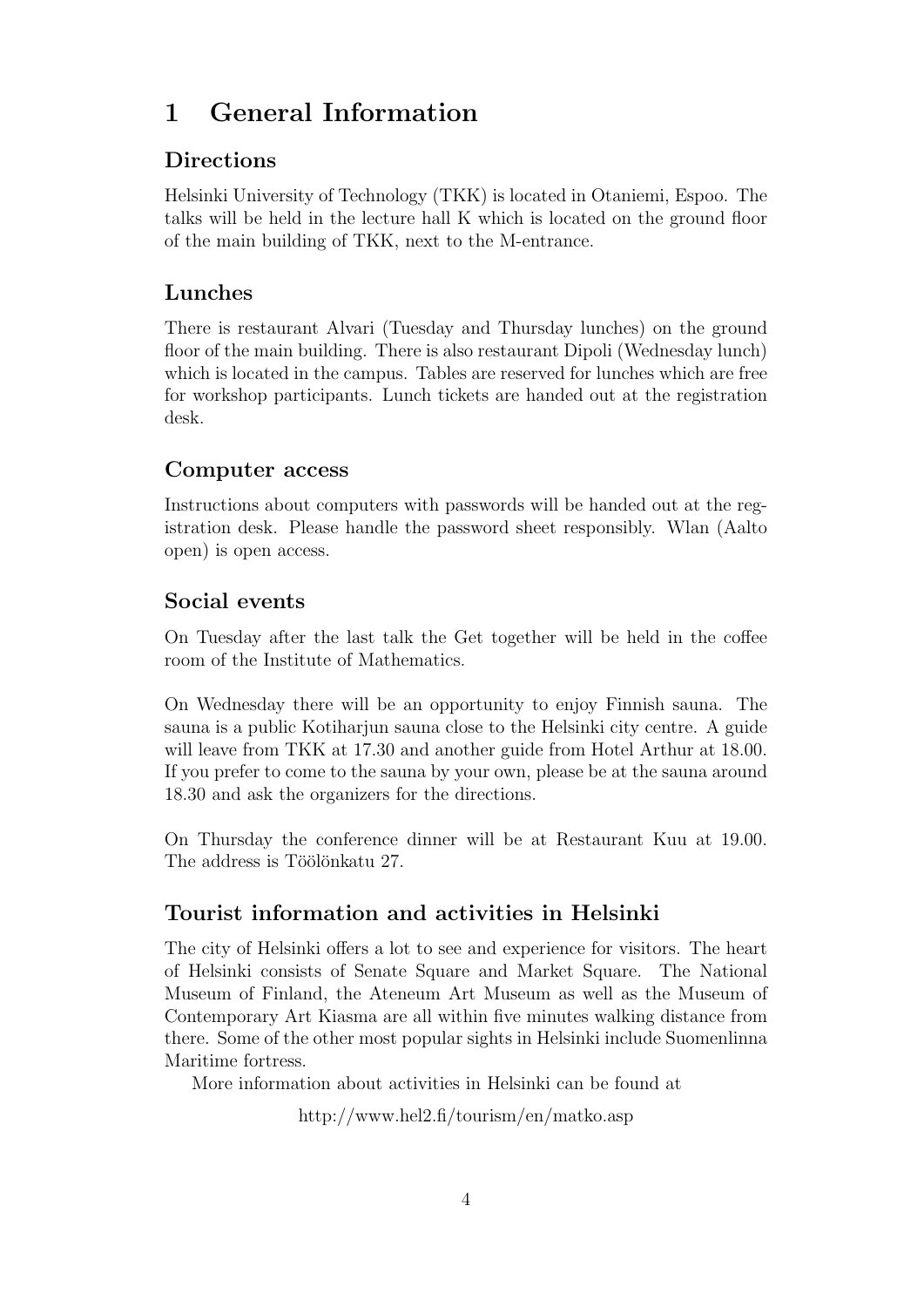# 2 Conference program

# Tuesday, May 26th

### 08:45-09:00 Registration

09:00-10:00 Walter Schachermayer, University of Vienna: The fundamental theorem of asset pricing for continuous processes under small transaction costs

## 10.00–10.30 Coffee break

10.30–12.00 Thilo Meyer-Brandis, University of Oslo: Electricity spot price modeling with a view towards spike risk

Eckhard Platen, University of Technology, Sydney: A benchmark approach to financial market modelling beyond semimartingales

Yuliya Mishura, Kyiv National Taras Shevchenko University: Long-range dependence and non-semimartingale models in finance

### 12.00–13.30 Lunch

13.30–15.00 Tommi Sottinen, University of Vaasa: Conditional small balls, local continuity and quadratic variation

Paolo Guasoni, Boston University : The fundamental theorem of asset pricing for discontinuous processes

Rama Cont, Université Paris VI-VII: Functional Itô formula and stochastic integral representation for functionals of semimartingales

### 15.00–15.30 Coffee break

15.30–17.00 Teemu Pennanen, Helsinki University of Technology: Superhedging in illiquid markets

Alexander Kulikov, Moscow State University: Pricing with multidimensional coherent risk measures

Ehsan Azmoodeh, Helsinki University of Technology: European call option and fractional frictionless/friction Market

## 17.15 Get together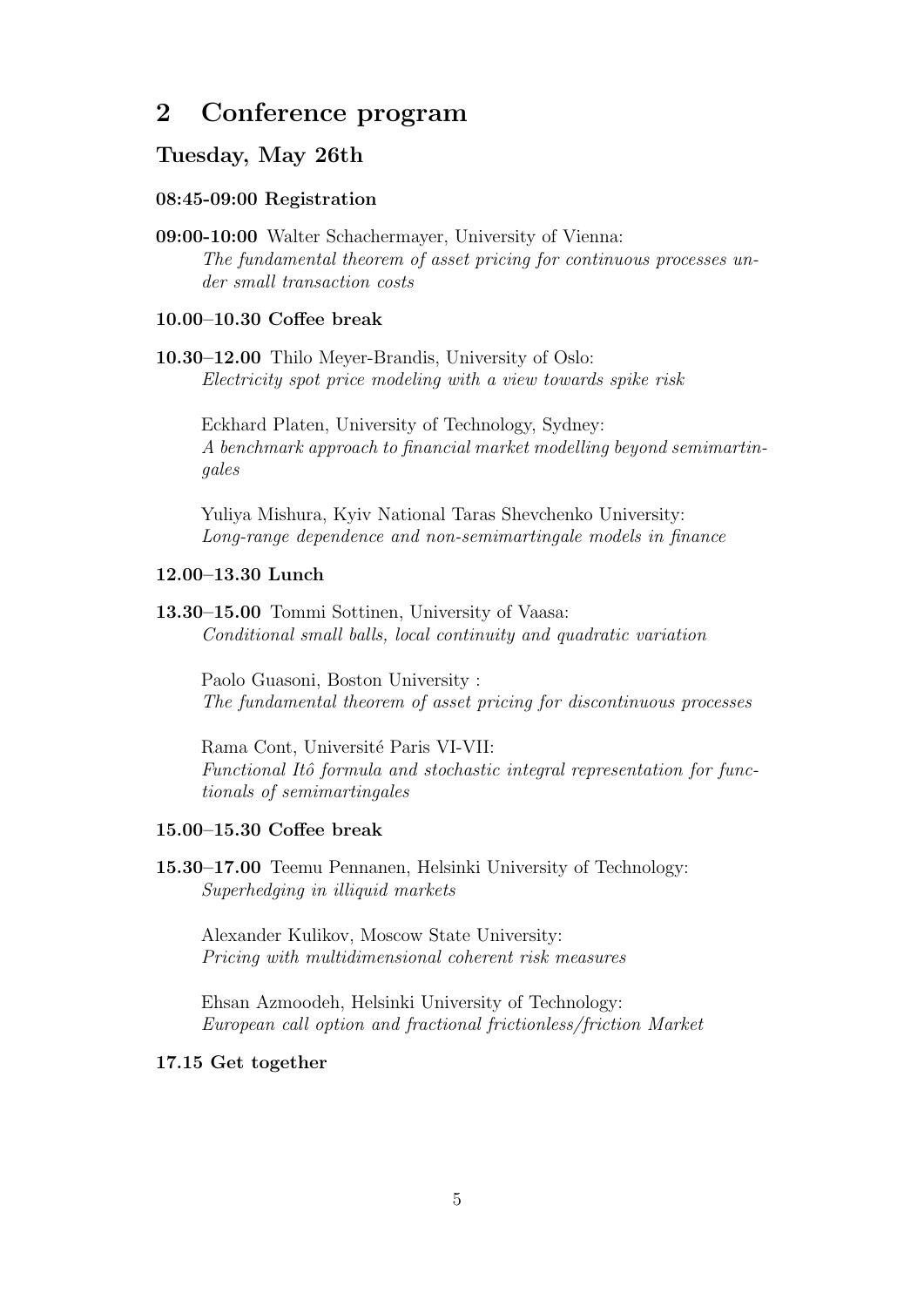# Wednesday, May 27th

09:00-10:00 Fransesco Russo, INRIA Rocquencourt and Université Paris 13: Stochastic calculus via regularization and one application to mathematical finance

# 10.00–10.30 Coffee break

10.30–12.00 Andreas Basse, University of Aarhus: When is a moving average a semimartingale?

> Ivan Nourdin, Université Paris VI: Itô's formulas in law for fractional Brownian motion

Jean Picard, Université Blaise Pascal: A tree approach to calculus for non-semimartingales

### 12.00–13.30 Lunch

13.30–15.00 Christian Bender, Saarland University: Approximating a geometric fractional Brownian motion and related processes via discrete Wick calculus

Giovanni Peccati, Université Paris Ouest: Some limit theorems for functional of Gaussian or Poisson fields

Jürgen Schmiegel, Thiele Centre for Applied Mathematics in Natural Science:

Brownian semistationary processes and turbulence modelling

### 15.00–15.30 Coffee break

15.30–17.00 Alberto Ohashi, Ibmec São Paulo School of Business: Weak approximations for Wiener functionals

Yeliz Yolcu Okur, University of Oslo: SDE solutions in the space of smooth random variables

Mikko Pakkanen, University of Helsinki: Stochastic Integrals and conditional full support

# 18.30 Sauna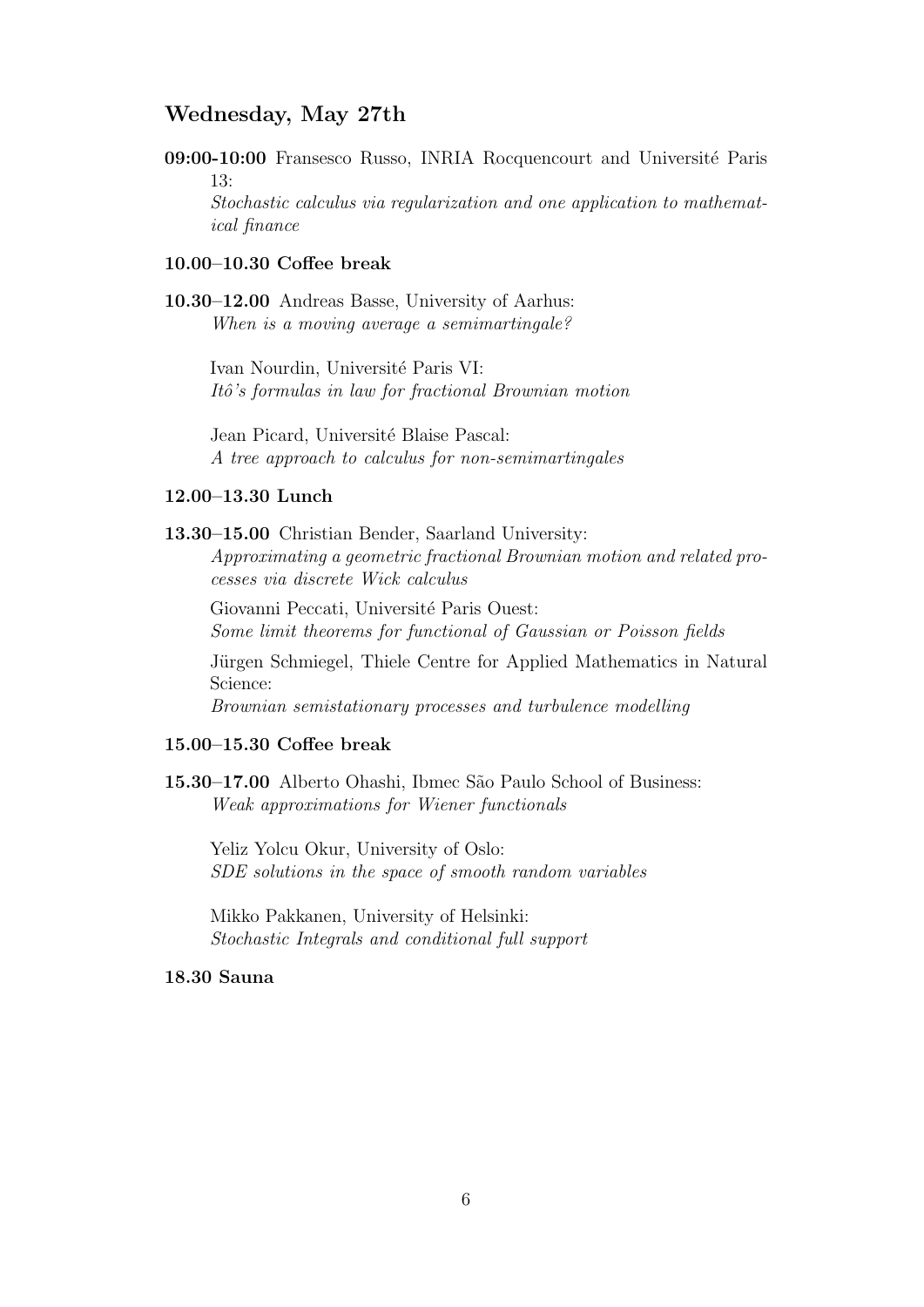# Thursday, May 28th

09:00-10:00 Mark Podolskij, Federal Institute of Technology Zurich: Power variation methods for stochastic processes

### 10.00–10.30 Coffee break

# 10.30–12.00 Bernt Øksendal, University of Oslo: A general maximum principle for anticipating stochastic control and application to insider trading

José Corcuera, Universitat de Barcelona: Multipower variation for Brownian semistationary processes

Jeanette Woerner, Technical University of Dortmund: Fractional processes: Modelling and inference

## 12.00–13.30 Lunch

13.30–15.00 Monique Pontier, Institut Mathématique de Toulouse: Optimal Strategies in a risky debt context

Hasanjan Sayit, Worcester Polytechnic Institute: No arbitrage without semimartingales

Andreas Neuenkirch, Technische Universität Dortmund:  $Milstein-type scheme without Lévy-area terms for SDEs driven by frac$ tional Brownian motion

### 15.00–15.30 Coffee break

15.30–16.00 Salvador Ortiz, Universitat de Barcelona: Itô-Stratonovich formula for Gaussian Processes: A Riemann sums approach

## 19.00 Conference dinner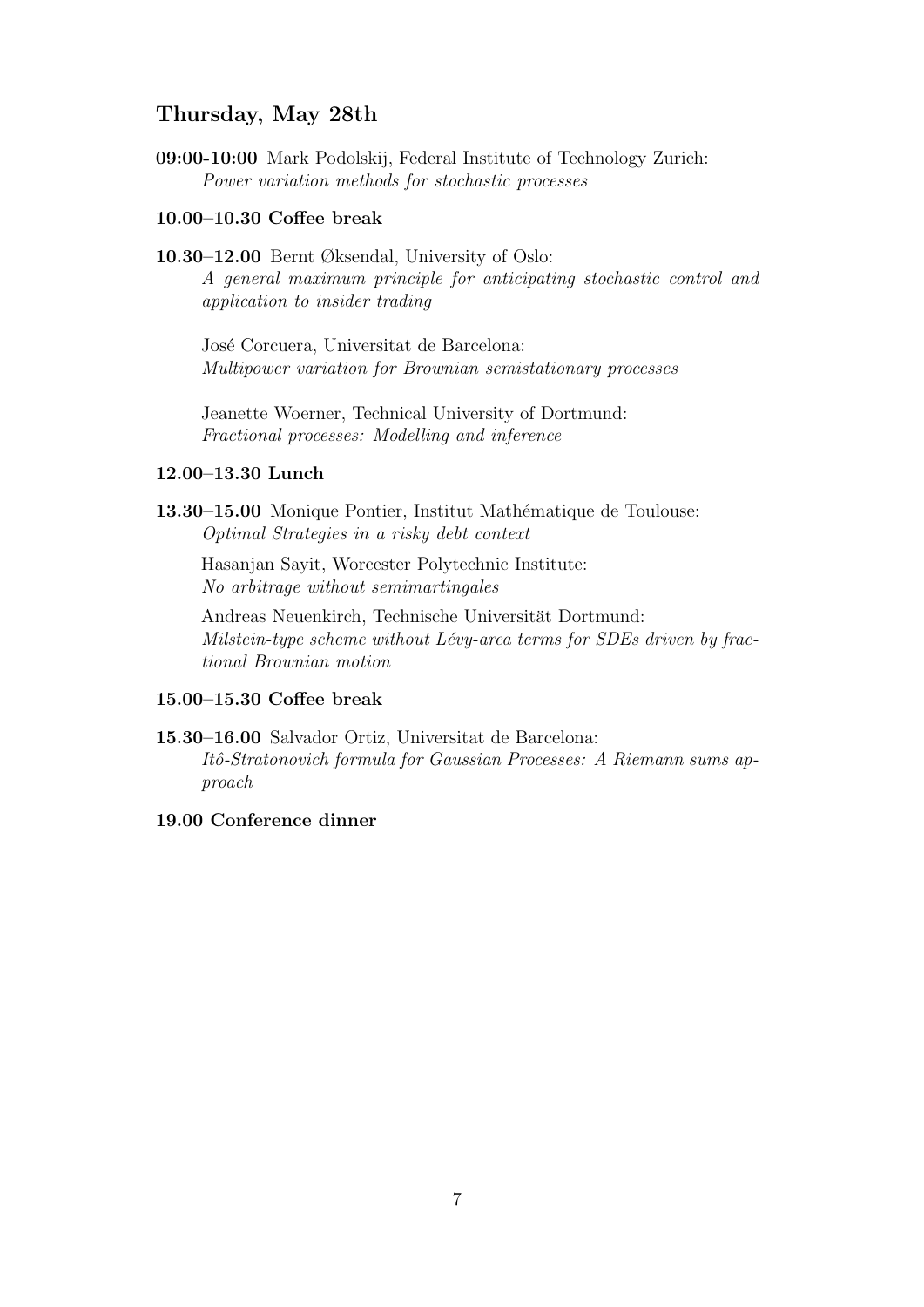# 3 List of participants

# **Organizers**

Francesca Biagini, Universität München José Manuel Corcuera, Universitat de Barcelona Ari-Pekka Perkkiö, Helsinki University of Technology Francesco Russo, Université Paris 13 Esko Valkeila (chair), Helsinki University of Technology Invited speakers Andreas Basse, University of Aarhus Christian Bender, Saarland University Rama Cont, Université Paris VI-VII Paolo Guasoni, Boston University Thilo Meyer-Brandis, University of Oslo Yuliya Mishura, Kyiv National Taras Shevchenko University Ivan Nourdin, Universit´e Paris VI Bernt Øksendal, University of Oslo Giovanni Peccati, Université Paris Ouest Eckhard Platen, University of Technology, Sydney Mark Podolskij, Federal Institute of Technology Zurich (ETHZ) Walter Schachermayer, University Vienna Jurgen Schmiegel, University of Aarhus ¨ Tommi Sottinen, University of Vaasa Jeanette Woerner, Technische Universität Dortmund Contributing speakers Ehsan Azmoodeh, Helsinki University of Technology Alexander Kulikov, Moscow State University Andreas Neuenkirch, Technische Universität Dortmund Alberto Ohashi, IBMEC São Paulo Salvador Ortiz-Latorre, Universitat de Barcelona Mikko Pakkanen, University of Helsinki Teemu Pennanen, Helsinki University of Technology Jean Picard, Université Blaise Pascal Monique Pontier, Institut Mathématique de Toulouse Hasanjan Sayit, Worcester Polytechnic Institute Yelis Yolcu Okur, University of Oslo Registered attendees Nadia Belaribi, Université Paris 13 Mohamed Ben Alaya, Université Paris 13 Delphine David, Université d'Evry Val d'Essonne Jasmina Djordjevic, University of Nis Dario Gasbarra, University of Helsinki Stefan Geiss, University of Jyväskylä Mohamed Amine Ghezzar, Sonatrach Cristina di Girolami, Université Paris 13 Stéphane Goutte, Université Paris 13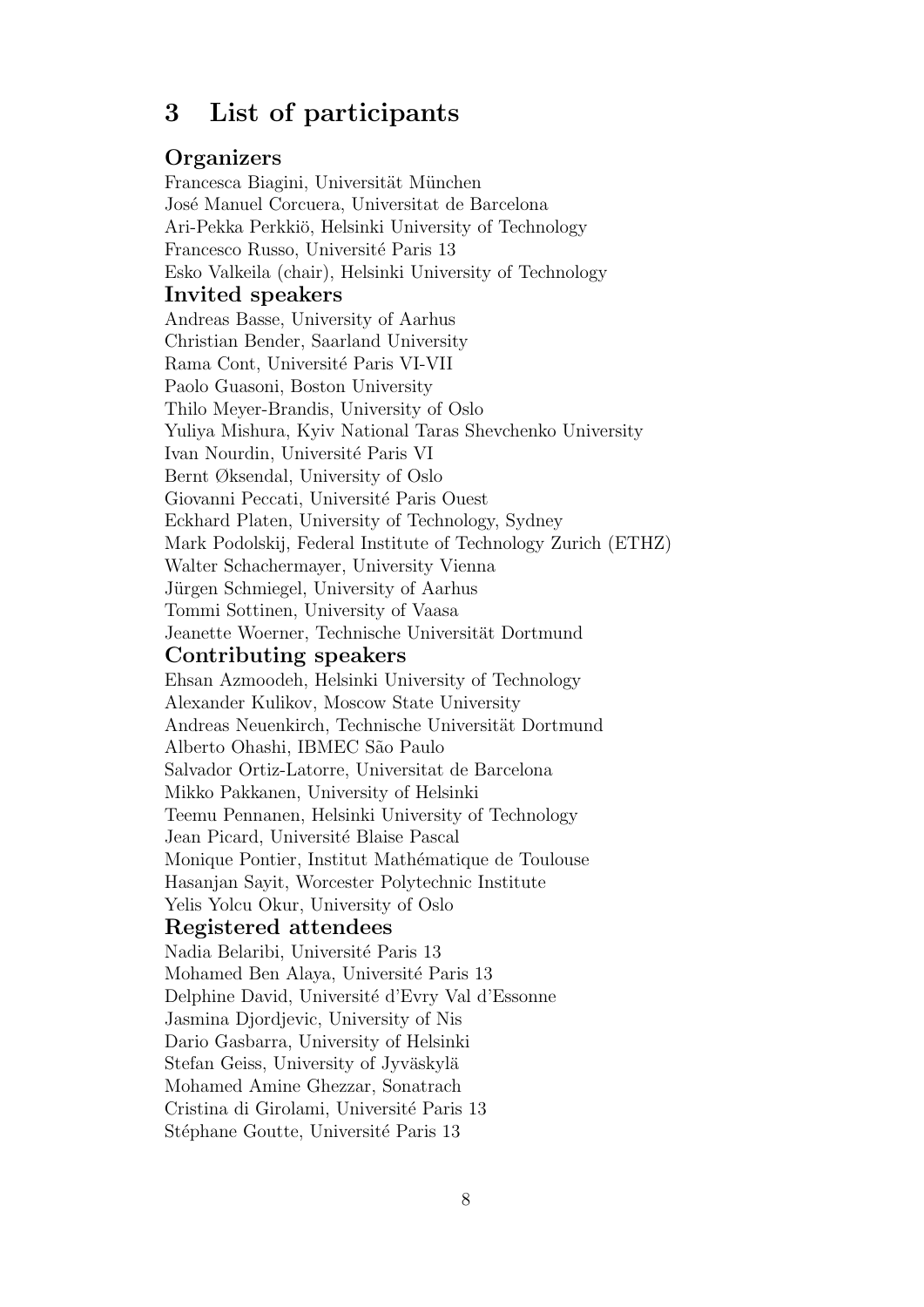Harald Oberhauser, University of Cambridge Ahmed Kebaier, Université Paris 13 Jukka Lempa, University of Oslo Samuli Leppänen, Helsinki University of Technology Lasse Leskelä, Helsinki University of Technology Lavinia Ostafe, University of Vienna Petteri Piiroinen, University of Helsinki Anthony Reveillac, Humboldt Universität (Berlin) Heikki Tikanmäki, Helsinki University of Technology Olli Wallin, Ilmarinen Mutual Pension Insurance Company (Helsinki) Lauri Viitasaari, Helsinki University of Technology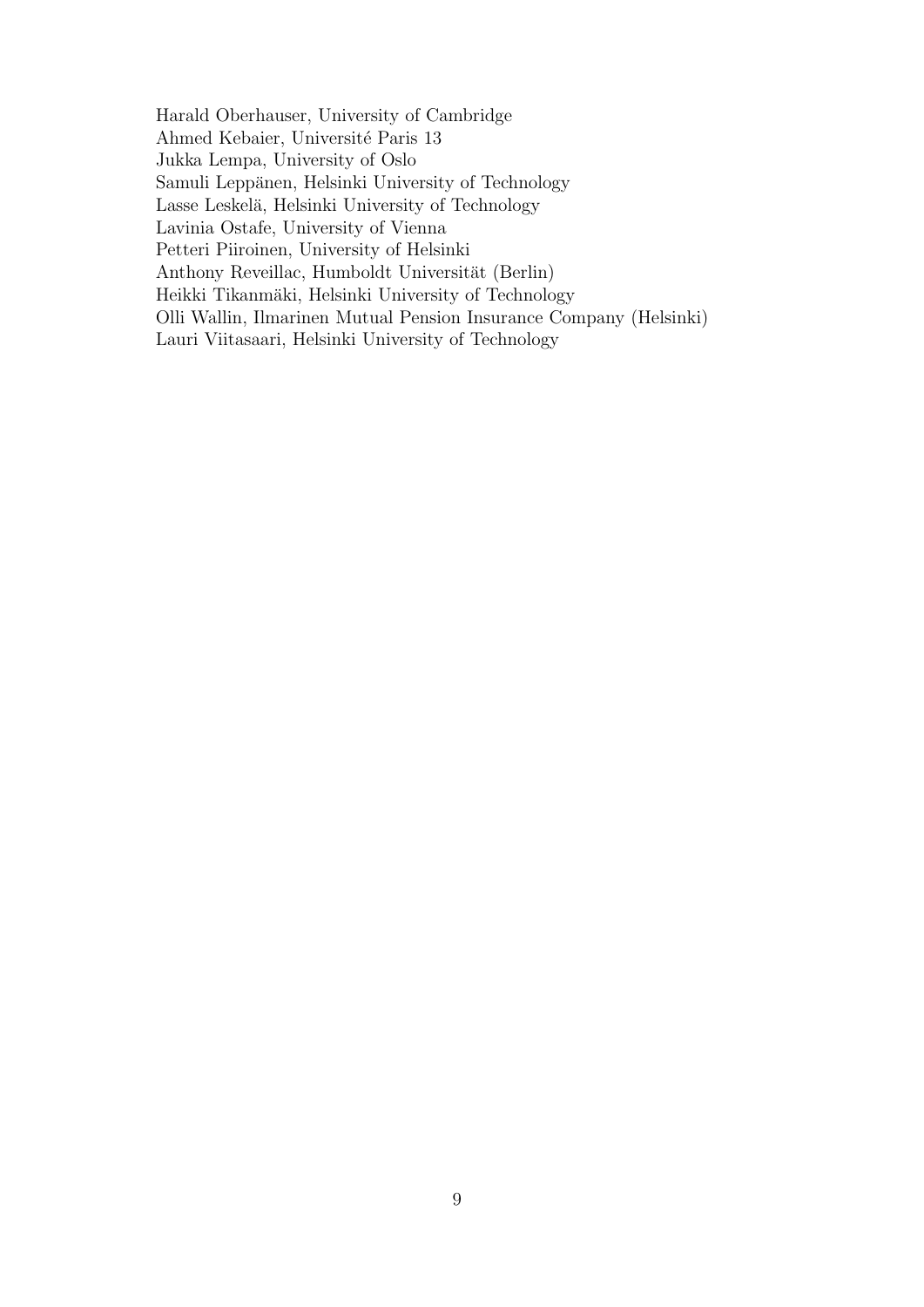# 4 Abstracts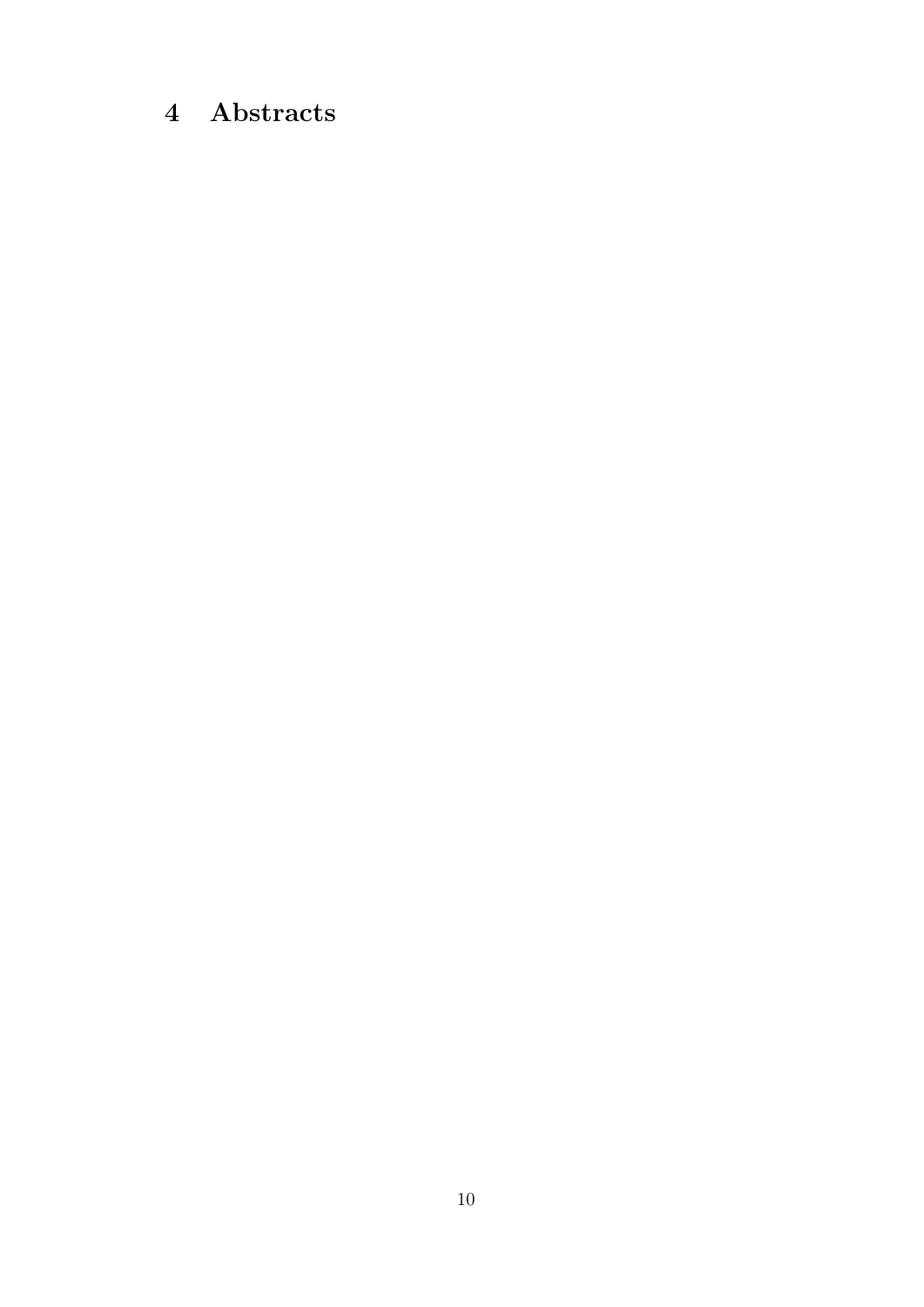# EUROPEAN CALL OPTION AND FRACTIONAL FRICTIONLESS/FRICTION MARKET

#### EHSAN AZMOODEH

### **ABSTRACT**

We first show that in the fractional Black-Scholes model all European options with convex payoff can be hedged perfectly and corresponding hedging strategy is as if the stock price had bounded variation. Moreover in the case of European call option, the hedging strategy *stop-loss-start-gain* is self-financing and hedging price is the same as one obtained in [2] and [3].

In the second part with proportional transaction costs to the model we study the asymptotic hedging problem in the case of European call option.

### **REFERENCES**

- [1] Azmoodeh, E., Mishura, Y., and Valkeila, E. (2009). On hedging European options in geometric fractional Brownian motion market model. Submitted.
- [2] Bender, C., Sottinen, T., and Valkeila, E. (2008). Pricing by hedging beyond semimartingales. Finance and Stochastics, 12, 441-468.
- [3] Valkeila, E. (2008). On the approximation of geometric fractional Brownian motion. HUT, Institute of Mathematics, Preprint A535, 2007..

Department of Mathematics and Systems Analysis, TKK, Finland E-mail address: azmoodeh@cc.hut.fi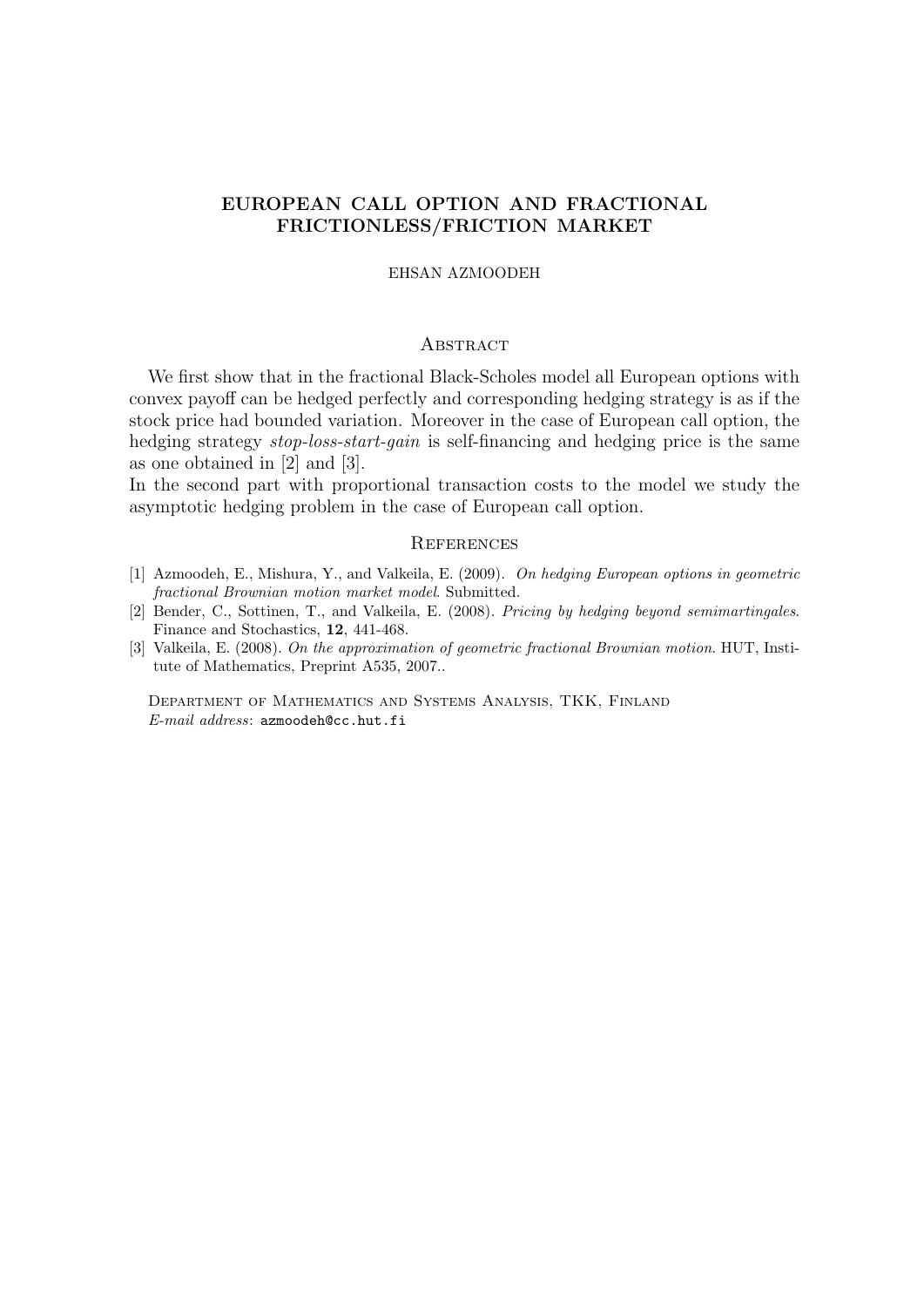## WHEN IS A MOVING AVERAGE A SEMIMARTINGALE?

### ANDREAS BASSE

### **ABSTRACT**

Continuous time moving averages, as e.g. the fractional Brownian motion, the Ornstein-Uhlenbeck process and their generalizations, have been used repeatedly in finance, turbulence and related fields. The present talk is concerned with the question when is a moving average a semimartingale; various filtrations are considered. In particular, necessary and sufficient conditions are provided for a moving average to be a semimartingale when the driving process is a Brownian motion, a Lévy process or a Gaussian chaos process. To show these results we use and prove a new characterization of Gaussian chaos semimartingales.

Department of Mathematical Sciences, University of Aarhus, NY MUNKEGADE, DK-8000 ÅRHUS C, DENMARK.

 $E$ -mail address: basse@imf.au.dk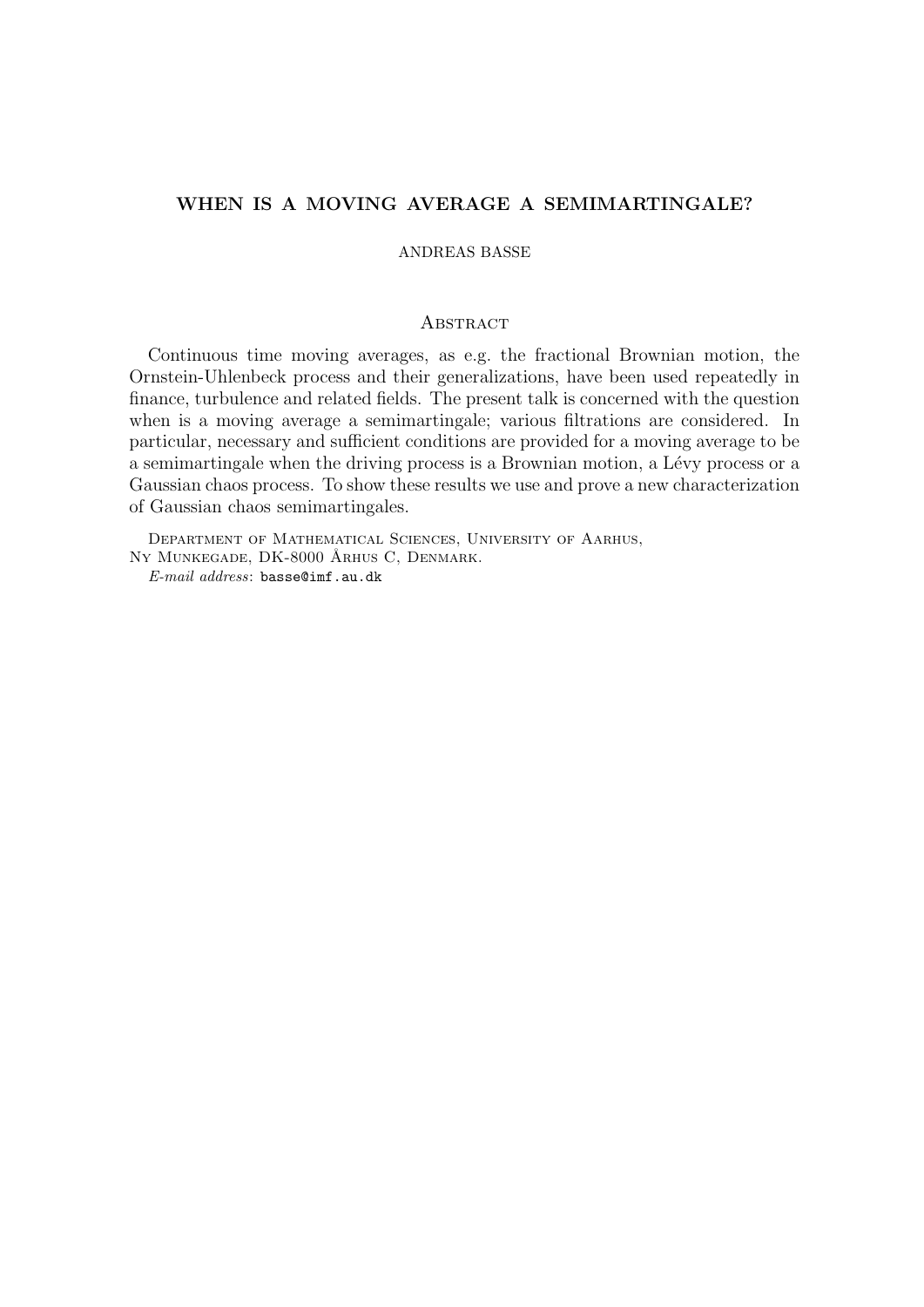# APPROXIMATING A GEOMETRIC FRACTIONAL BROWNIAN MOTION AND RELATED PROCESSES VIA DISCRETE WICK CALCULUS

### C. BENDER

### **ABSTRACT**

The stochastic exponential  $e^{B_t^H - t^{2H}/2}$  of a fractional Brownian motion  $B^H$  is intimately connected to the Wick product. On the one hand it admits a series representation in terms of Wick powers. On the other hand it solves a Doleans-Dade type stochastic differential equation with the integral interpreted in the fractional Wick-Itô-Skorokhod sense. We replace the fractional Brownian motion  $B<sup>H</sup>$  by a weakly convergent approximation based on binary trials [3] and the Wick product by its rather simple discrete counterpart acting on the binary trials [2]. In this way we obtain approximations of  $e^{B_t^H - t^{2H}/2}$  in terms of a discrete Wick power series and a discrete Wick difference equation. Weak convergence of both approximations is proved. Moreover, the approach is extended in order to establish weak Euler schemes for some systems of linear SDEs driven by a fractional Brownian motion in the fractional Wick-Itô-Skorokhod sense. In particular, we derive weak convergence of the discrete version of the fractional Black-Scholes market [1].

The talk is based on a joint work with Peter Parczewski (TU Braunschweig).

### References

[1] Bender, C. and Elliott, R. J. (2004) Arbitrage in a discrete version of the Wickfractional Black-Scholes market. Math. Oper. Res. 29, 935-945.

[2] Holden, H. and Lindstrøm, T. and Øksendal, B. and Ubøe, J. (1993) Discrete Wick products. In: Lindstrøm, T. (ed.) et al., Stochastic analysis and related topics. Yverdon: Gordon and Breach, p. 123-148.

[3] Sottinen, Tommi (2001) Fractional Brownian motion, random walks and binary market models. Finance Stoch. 5, (2001), 343-355.

Saarland University E-mail address: c.bender@tu-bs.de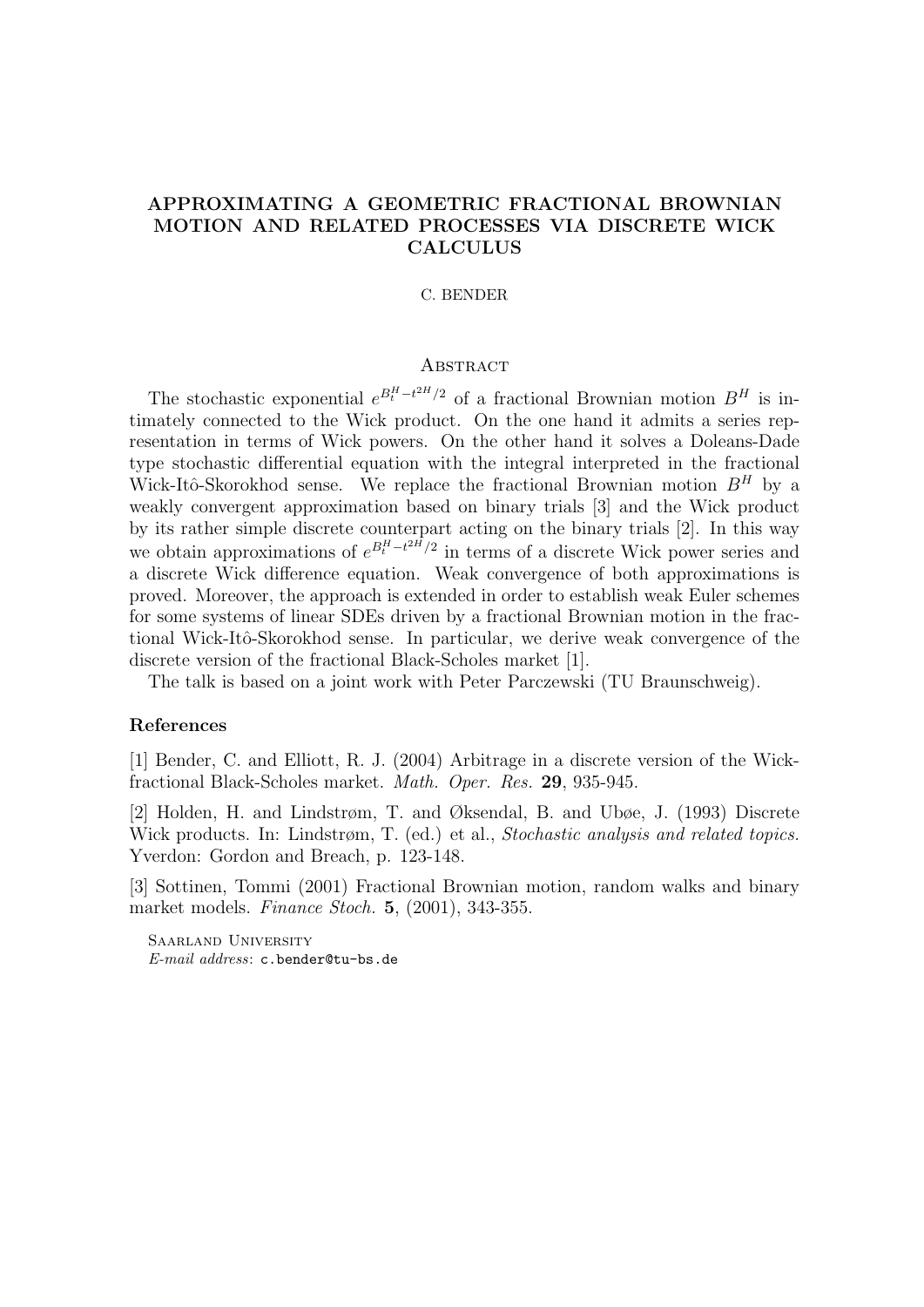# FUNCTIONAL ITO FORMULA AND STOCHASTIC INTEGRAL REPRESENTATION FOR FUNCTIONALS OF SEMIMARTINGALES

### RAMA CONT & DAVID FOURNIE

### **ABSTRACT**

We present a *functional* extension of the Ito formula which allows to obtain explicit stochastic integral representations for non-anticipative functionals of continuous semimartingales with continuous dependence on the underlying path and its quadratic variation. Our formula extends recent work by B. Dupire to functionals which can depend on quadratic variation and allows for a natural interpretation in financial applications in terms of sensitivities. As a by-product, we show that a large class of functionals of a Brownian semimartingale can be described as solutions of a pathwise functional heat equation. This leads to model-free relations between sensitivities of path-dependent options.

CNRS - UNIVERSITÉ DE PARIS VI & COLUMBIA UNIVERSITY, NEW YORK E-mail address: Rama.Cont@upmc.fr

Date: Non-Semimartingale Techniques in Mathematical Finance May 26-28, 2009, Helsinki University of Technology .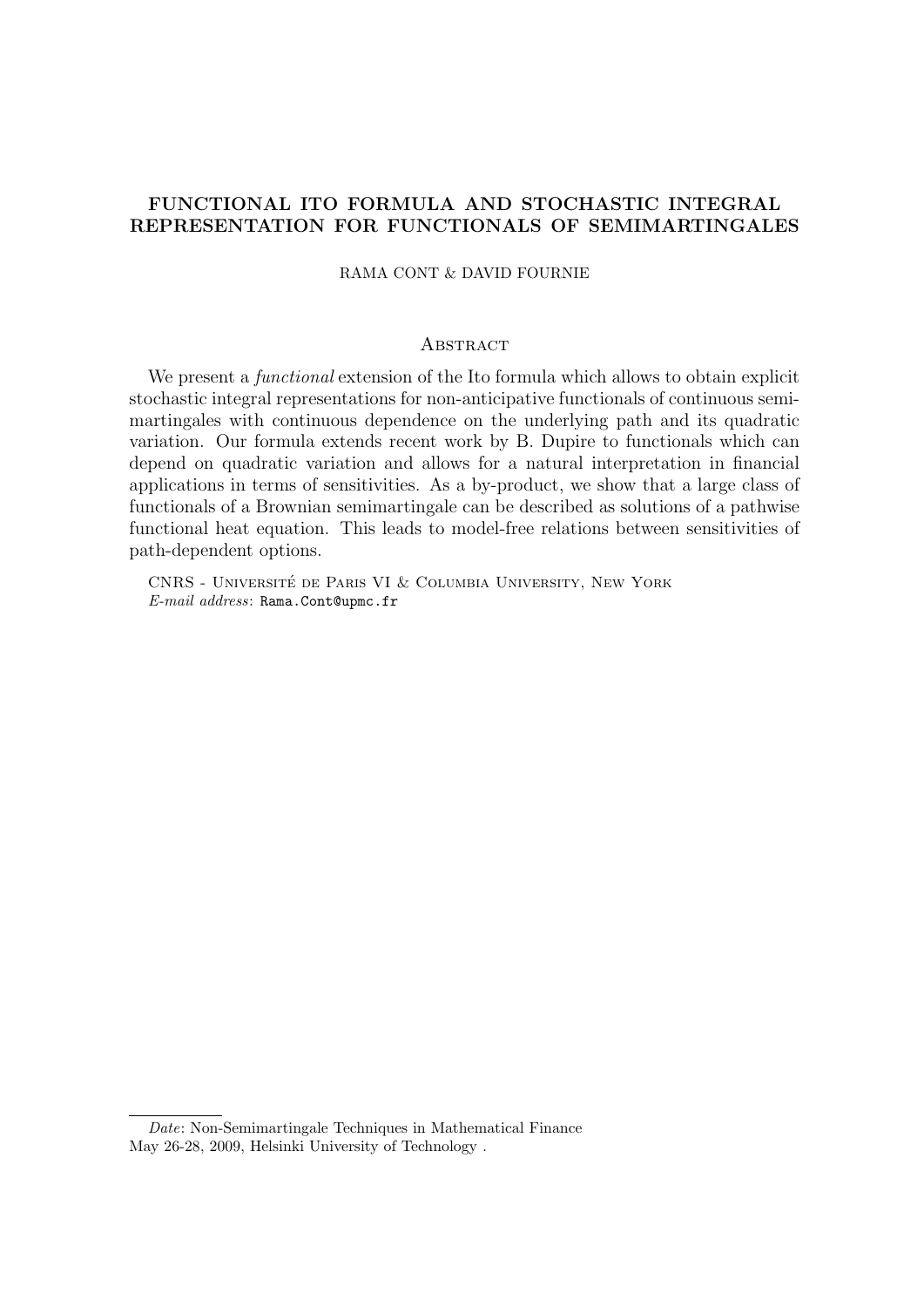# Multipower Variation for Brownian Semistationary Processes

Josè Manuel Corcuera

### Abstract

In this work we study the asymptotic behaviour of power and multipower variations of processes  $Y$ :

$$
Y_t = \int_{-\infty}^t g(t-s)\sigma_s W(ds) + Z_t,
$$

where  $g:(0,\infty) \to R$  is deterministic,  $\sigma > 0$  is a random process,  $W$  is the stochastic Wiener measure, and  $Z$  is a stochastic process in the nature of a drift term. Processes of this type serve, in particular, to analyse data of velocity increments of a fluid in a turbulence regime with spot intermittency ?. The purpose of the present paper is to determine the probabilistic limit behaviour of the (multi)power variations of  $Y$ , as a basis for studying properties of the intermittency process  $\sigma$ . Notably the processes Y are in general not of the semimartingale kind and the established theory of multipower variation for semimartingales does not suffice for deriving the limit properties. Examples and an application to realised variance ratio are given.

This is a joint work with Ole E. Barndorff-Nielsen and Mark Podolskij.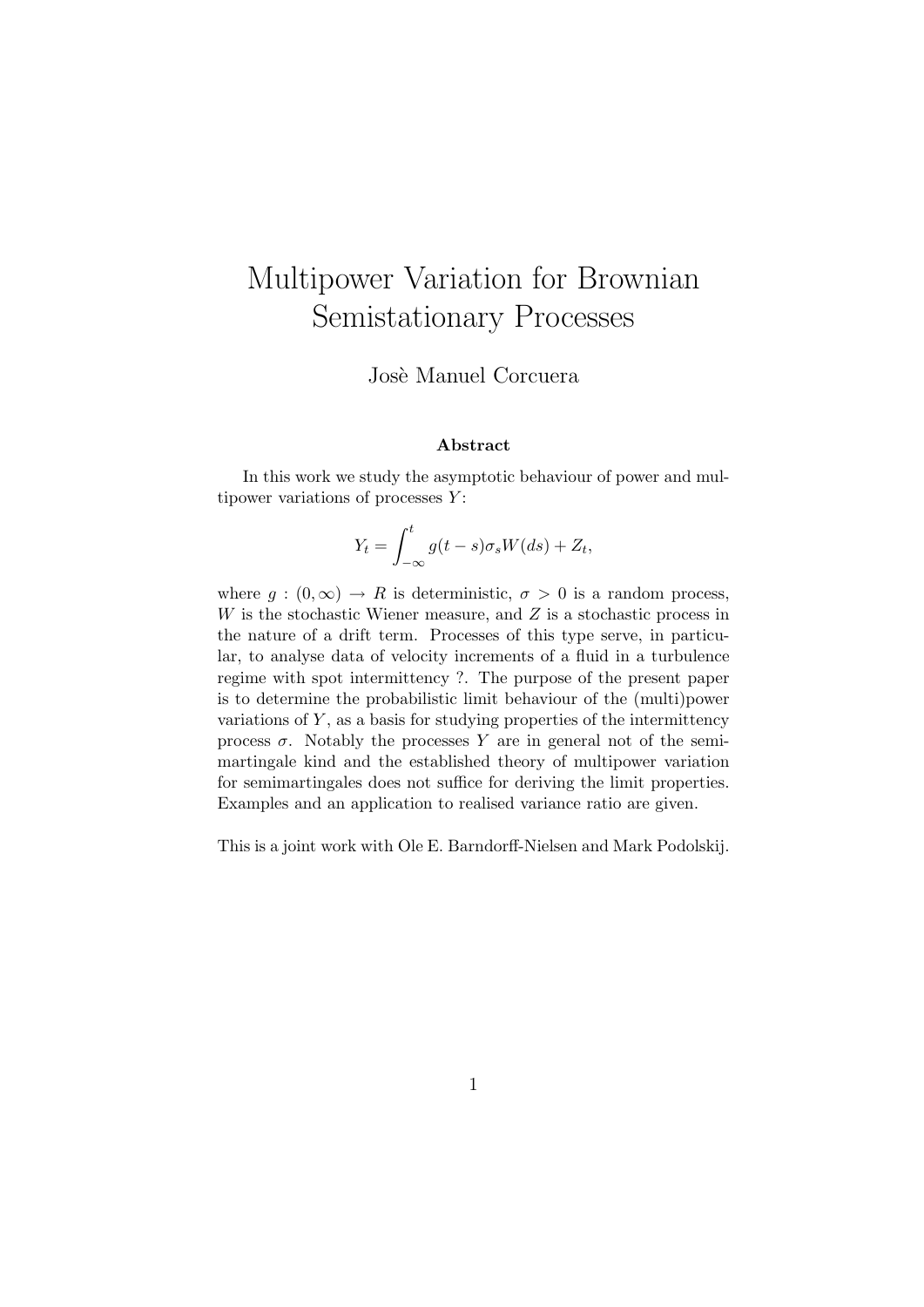## THE FUNDAMENTAL THEOREM OF ASSET PRICING FOR DISCONTINUOUS PROCESSES

### PAOLO GUASONI

### **ABSTRACT**

This talk discusses the Fundamental Theorem of Asset Pricing with transaction costs, when bid and ask prices are potentially discontinuous processes. The Robust No Free Lunch with Vanishing Risk (RNFLVR) condition for simple strategies is equivalent to the existence of a strictly consistent price system (SCPS). This result relies on a new notion of admissibility, which reflects future liquidation opportunities. The (RNFLVR) condition implies that admissible strategies are predictable processes of finite variation. We also develop an extension of the familiar Stieltjes integral for cadlag integrands and finite-variation integrators, which is central to modeling transaction costs with discontinuous prices.

Boston University E-mail address: guasoni@bu.edu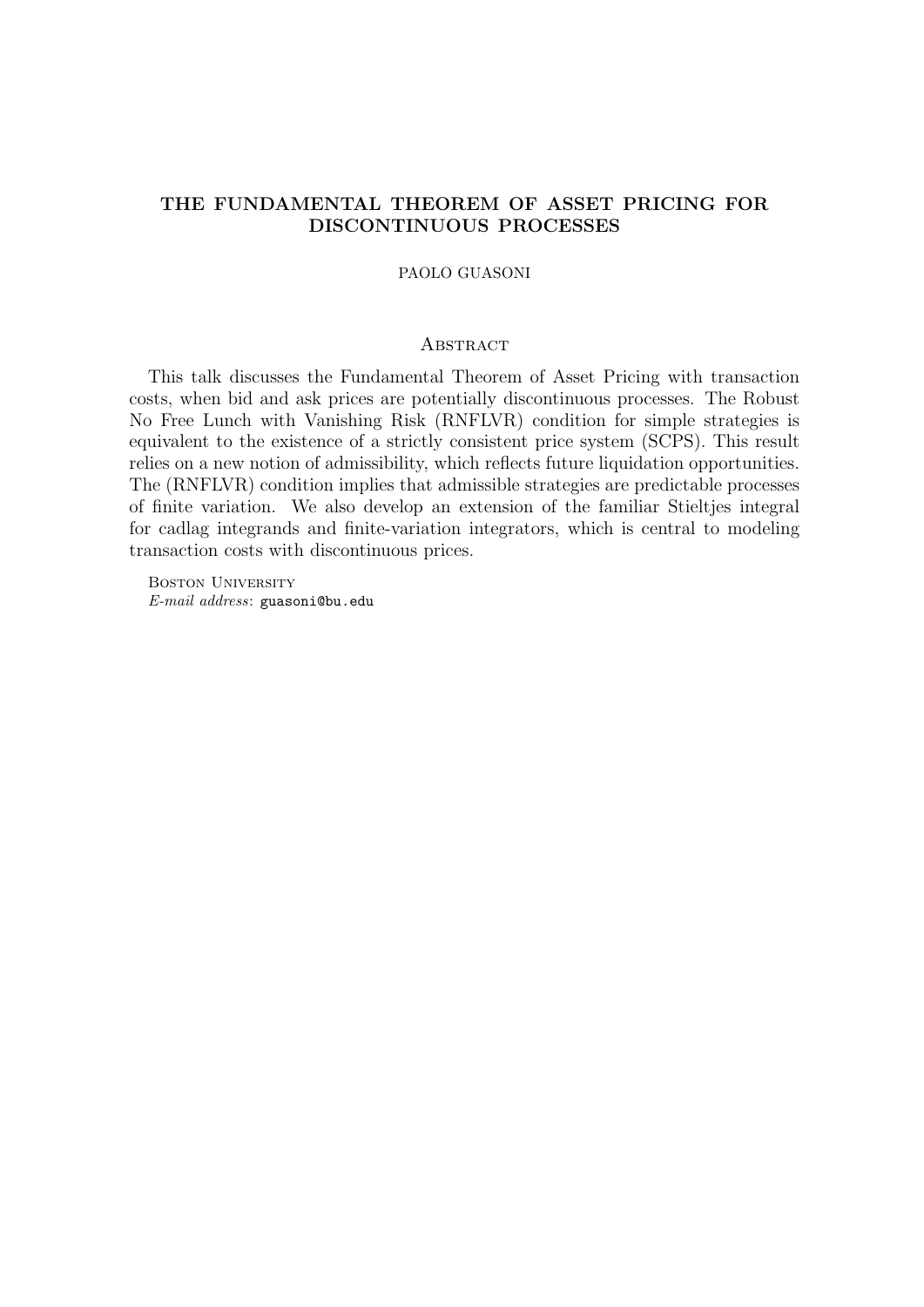## PRICING WITH MULTIDIMENSIONAL COHERENT RISK MEASURES

### A. V. KULIKOV

### **ABSTRACT**

When we describe the portfolio consisting of some currencies it is more natural to use multidimensional approach given by Kabanov in [3]. The notion of multidimensional coherent risk measure was introduced in [2] by Jouini, Meddeb, Touzi. Their approach aims to take into account transactional costs while exchanging one currency to another. But in their model transactional costs are not random. So they do not take into account risk connected with changing of currency exchange rates that is one of the most important risks nowadays. In [4] we introduced the notion of multidimensional coherent risk measure which takes into account this type of risks and proved the representation theorem.

One of the most important problems of financial mathematics is pricing. The main result is the fundamental theorem of asset pricing (FTAP). There were various conditions in one-dimensional case to make the intervals of fair prices smaller. But these approaches are valid when we have basic asset or currency. However, it is not valid, for example, when we describe the portfolio consisting of some currencies.

The aim of this report is to give NGD condition for multidimensional random vectors. The technique given is analogical to one considered in [1], and the sets of fair prices are much smaller than with using NA pricing (See [3]). Here we give the notion and prove the theorems of No Good Deals (NGD) and define the set of fair prices using using this notion. Approach considered is analogical to [3], however the results obtained can be applied not only in discrete but also in continuous time. The sets of fair prices are smaller and we do not need to suppose the conditions like closeness of the set of strategies A. We give the notion of upper and lower prices and sub- and superhedging strategies along direction.

### **REFERENCES**

- [1] Cherny A. S. Pricing with coherent risk. Probability Theory and Its Applications, 52 (2007), No. 3, p. 506–540.
- [2] E. Jouini, M. Meddeb, N. Touzi. Vector-valued coherent risk measures. Finance and Stochastics, 8 (2004), p. 531–552.
- [3] Yu. M. Kabanov. Hedging and liquidation under transaction costs in currency markets. Finance and Stochastics, 3 (1999), No. 2, p. 237-248.
- [4] A. V. Kulikov Multidimensional coherent and convex risk measures. Probability Theory and Its Applications, 52 (2007), No. 4, p. 685–710.

MOSCOW STATE UNIVERSITY E-mail address: kulikov\_av@pochta.ru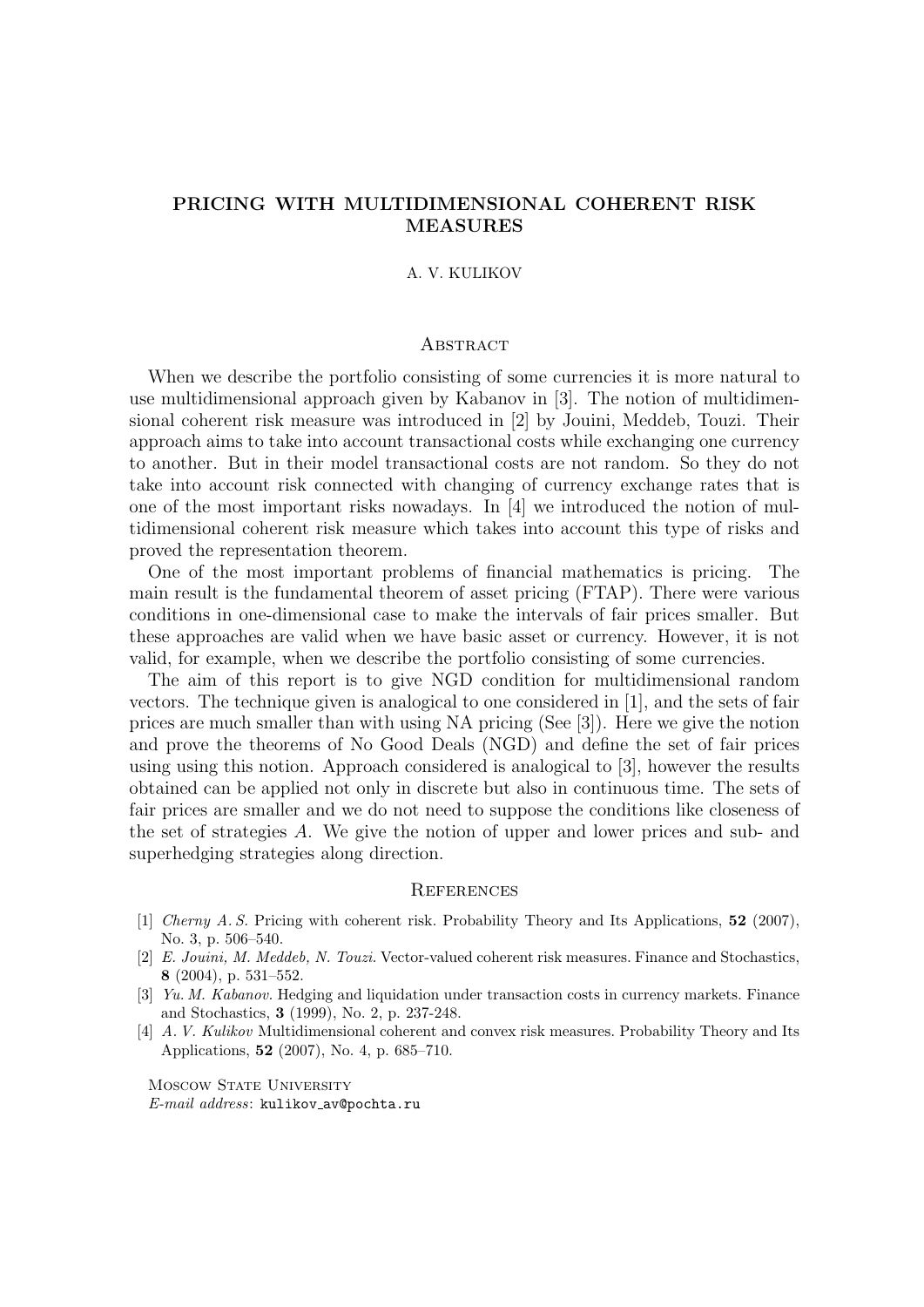# Electricity spot price modeling with a view towards spike risk

Thilo Meyer-Brandis

### Abstract

The recent deregulation of electricity markets has led to the creation of energy exchanges, where the electricity is freely traded. We start by presenting the most salient statistical features of electricity spot prices with a particular attention to the European energy exchanges. These features can be adequately reproduced by the sum-OU model: a model representing the price as a sum of Levy-driven Ornstein-Uhlenbeck (OU) processes. We then present a new estimation method with particular emphasis on capturing the high peaks, which is one of the stylized features of such data. After introducing our method we show it at work for the EEX Phelix Base electricity price index.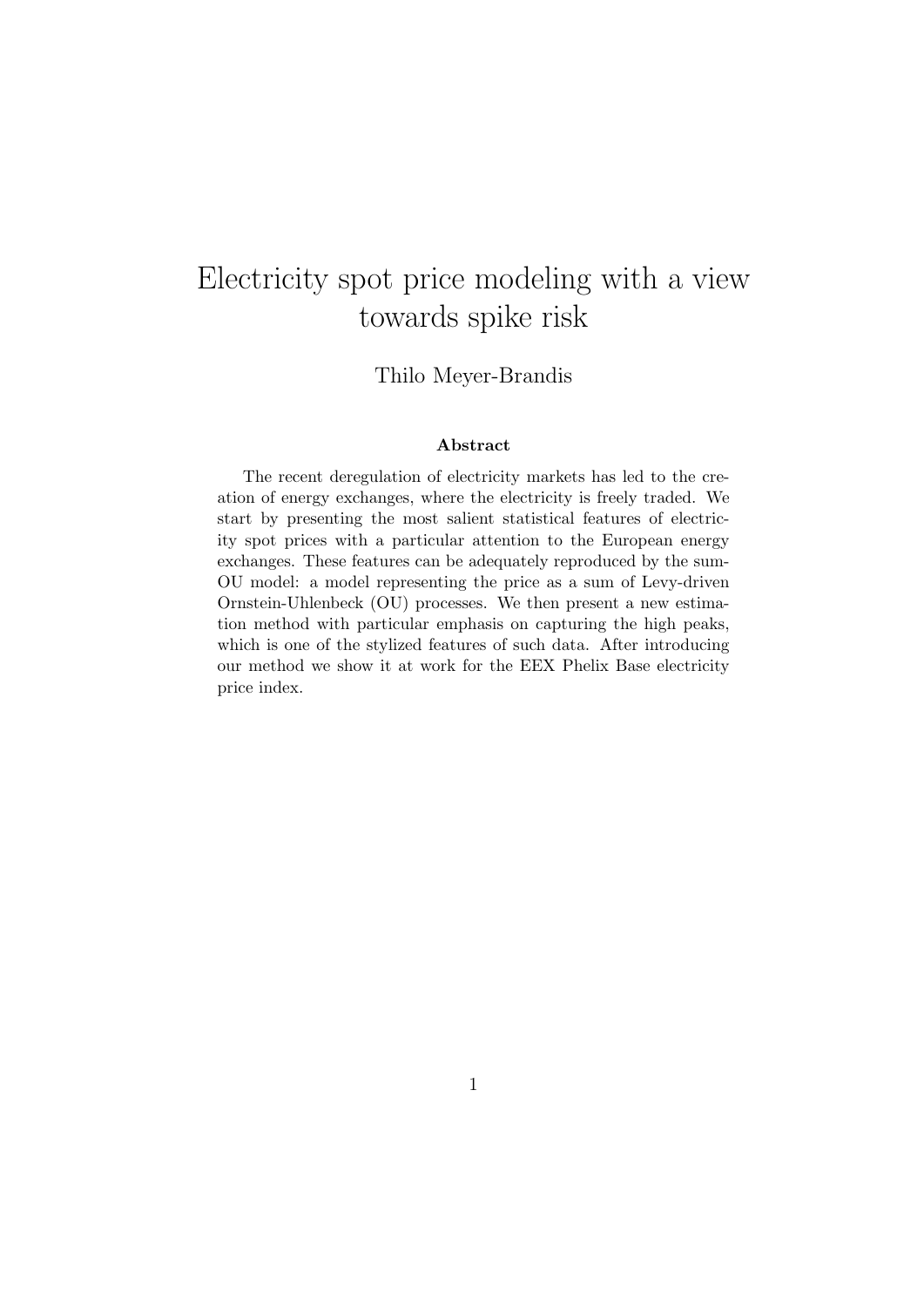# LONG-RANGE DEPENDENCE AND NON-SEMIMARTINGALE MODELS IN FINANCE

### YU. S. MISHURA

### **ABSTRACT**

Financial markets fairly often have a long memory and it is a natural idea to model them with the help of fractional Brownian motion or some of its modifications. However, it is not so straightforward to implement because the market model is appropriate when it does not admit arbitrage and the models involving fractional Brownian motion are not arbitrage-free.

The talk is devoted to some methods of construction of the long-memory arbitragefree models and to the discussion of different approaches to this problem. In particular, we introduce the mixed Brownian–fractional-Brownian model and establish conditions that ensure the absence of arbitrage in such a model. Also we consider a fractional version of the Black–Scholes equation for the mixed Brownian-fractional Brownian model which contains pathwise integrals w.r.t. fBm, discuss possible applications of Wick products in fractional financial models and produce Black–Scholes equation for the fractional model involving Wick product w.r.t. fBm.

### **REFERENCES**

- [1] Biagini, F., Hu, Y., Øksendal, B., Zhang T.: Stochastic Calculus for Fractional Brownian Motion and Applications. Probability and Its Applications, Springer (2008).
- [2] Mishura, Yu.S.: Stochastic Calculus for Fractional Brownian Motion and Related Processes. Lecture Notes in Mathematics 1929, Springer (2008).

Kyiv National Taras Shevchenko University, Mechanics and Mathematics Faculty, Volodymyrska, 64, 01601 Kyiv, Ukraine

E-mail address: myus@univ.kiev.ua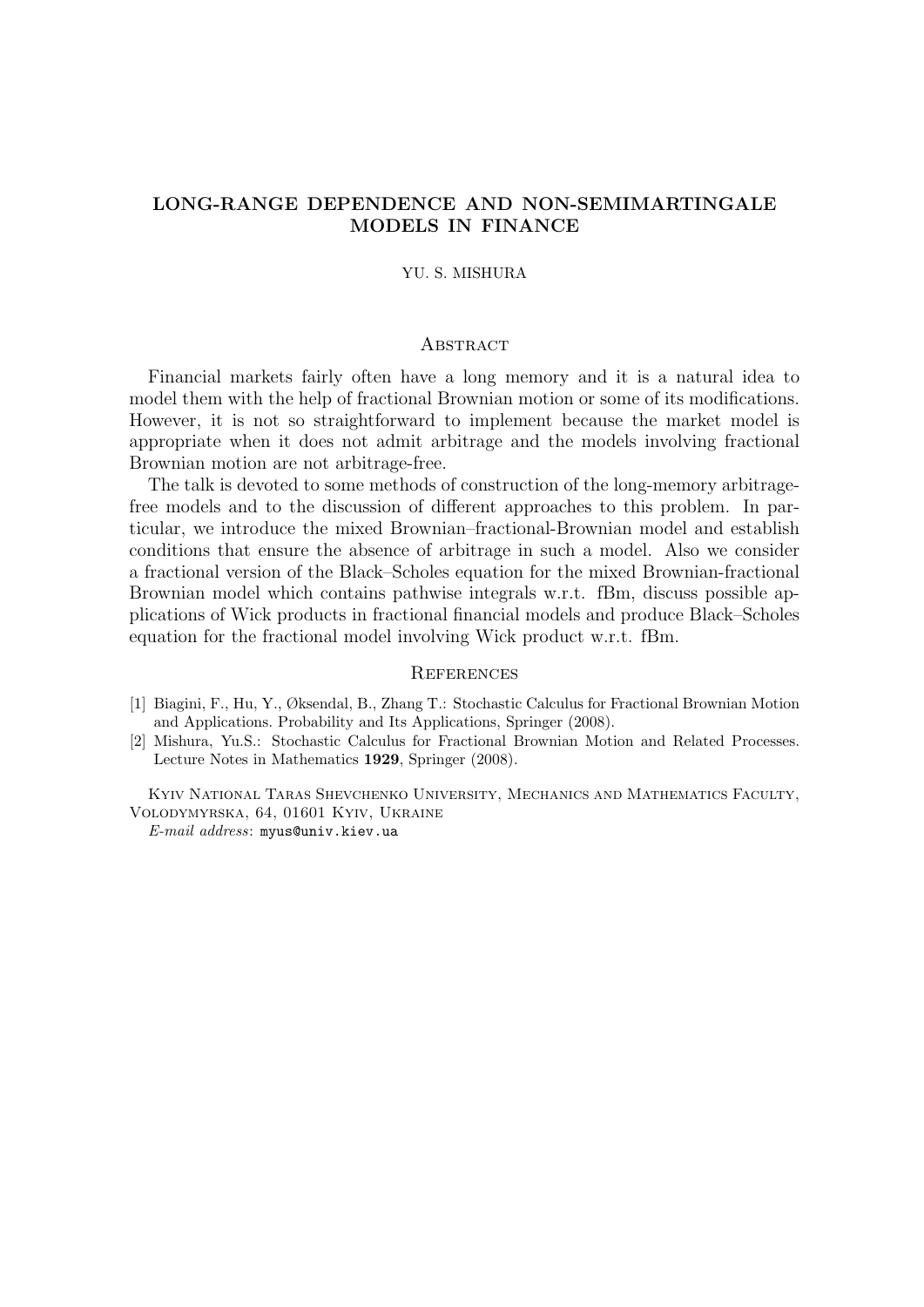# A MILSTEIN-TYPE SCHEME WITHOUT LÉVY-AREA TERMS FOR SDES DRIVEN BY FRACTIONAL BROWNIAN MOTION

#### A. NEUENKIRCH

### **ABSTRACT**

Recently, several Taylor-type approximation schemes have been proposed for stochastic differential equations (SDEs) driven by a fractional Brownian motion with Hurst parameter  $H \in (1/4, 1)$ , see e.g. A.M. Davie, Differential equations driven by rough paths: an approach via discrete approximation, Appl. Math. Res. Express (2007), No. 2 and P. Friz, N. Victoir, Multidimensional stochastic processes seen as rough paths, Cambridge University Press, to appear. Since the distribution of the arising iterated integrals is known only in particular cases, the approximation of these integrals is required (as in the case of the classical Taylor schemes for SDEs driven by a standard Brownian motion).

In this talk, we will present a Milstein-type scheme that uses only increments of the driving fractional Brownian motion and show its convergence for  $H > 1/3$ . Moreover, we also discuss the exact rate of convergence and the asymptotic error distribution of this scheme.

This talk is based on a joint work with A. Deya and S. Tindel (both Université Henri Poincaré, Nancy).

TU DORTMUND, FAKULTÄT FÜR MATHEMATIK, VOGELPOTHSWEG 87, D-44227 DORTMUND E-mail address: andreas.neuenkirch@tu-dortmund.de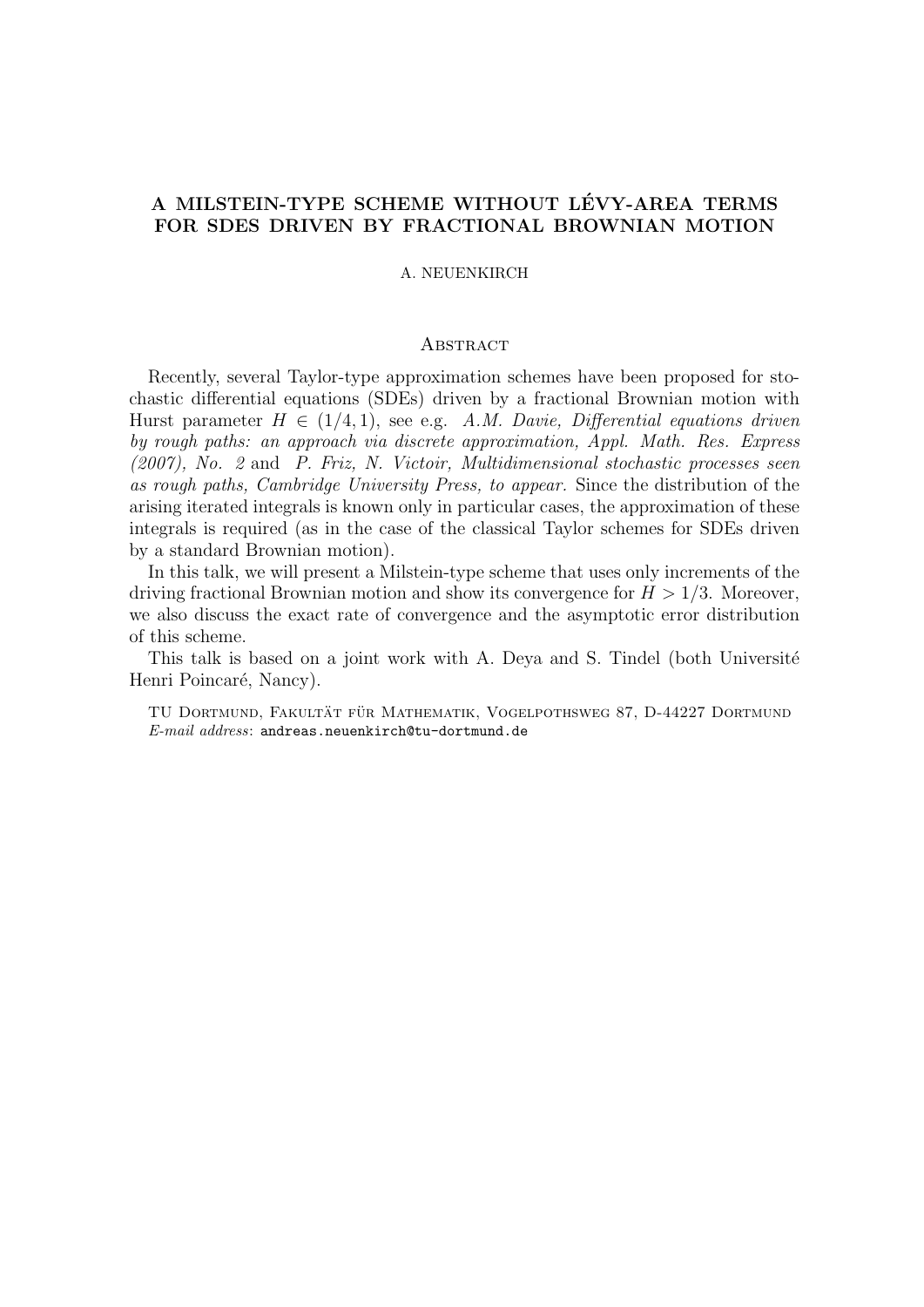# Itô's formulas in law for fractional Brownian motion

Ivan Nourdin

### Abstract

It is well-known that fractional Brownian motion (fBm) of Hurst index H in  $(0, 1)$  is not a semimartingale, except when  $H = 1/2$  (standard Brownian motion case). In this talk, I will explain how recent results on the asymptotic behavior of weighted Hermite variations of fBm, proved by means of Malliavin calculus, allow to get Itô's formulas (in law) for fBm, when its Hurst index is either  $1/4$  or  $1/6$ . It is based on several works, in collaboration with D. Nualart, A. Rveillac, J. Swanson and/or C. A. Tudor.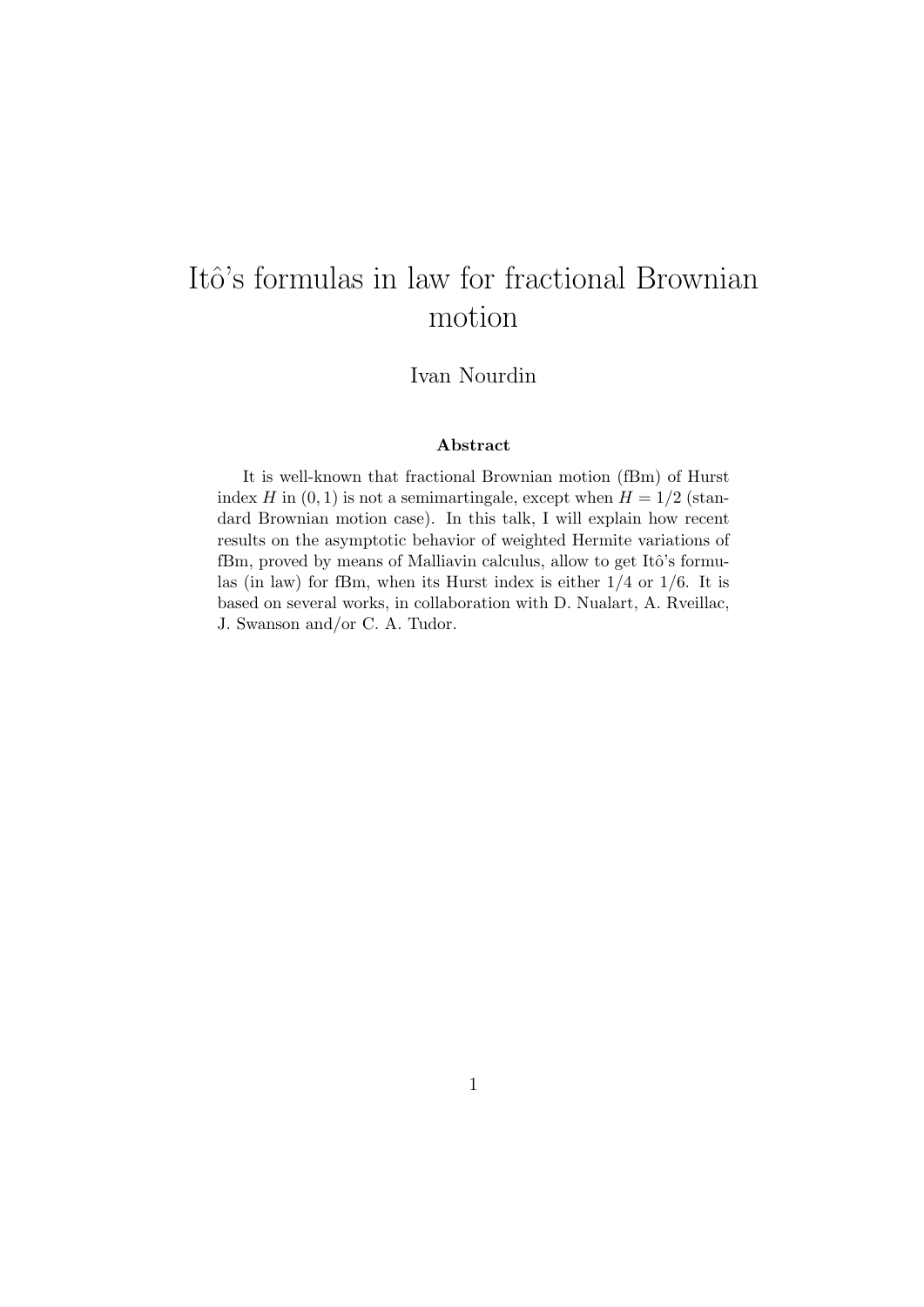### WEAK APPROXIMATIONS FOR WIENER FUNCTIONALS

### ALBERTO OHASHI

### **ABSTRACT**

In this paper we introduce a simple space-filtration discretization scheme on Wiener space which allows us to study weak decompositions of some Wiener functionals and their differentiability with respect to the Brownian motion. In this setup, we obtain an explicit robust sequence of special semimartingales with respect to discrete-jumping filtrations which converges to a given weak Dirichlet process. The main novelty here is the approximation of erratic continuous processes (e.g. fractional exponentials) by means of a stochastic derivative operator on Wiener space introduced in this work.

As a by-product, we are able to approximate densities of square-integrable Brownian martingales in a very explicit way without assuming smoothness in the sense of Malliavin calculus. Applications of our abstract results to optimal stopping problems and martingale representation are also presented.

IBMEC SÃO PAULO SCHOOL OF BUSINESS, 04546-042 SÃO PAULO SP, BRAZIL E-mail address: albertmfo@isp.edu.br

Joint work with Dorival Leão, Universidade de São Paulo.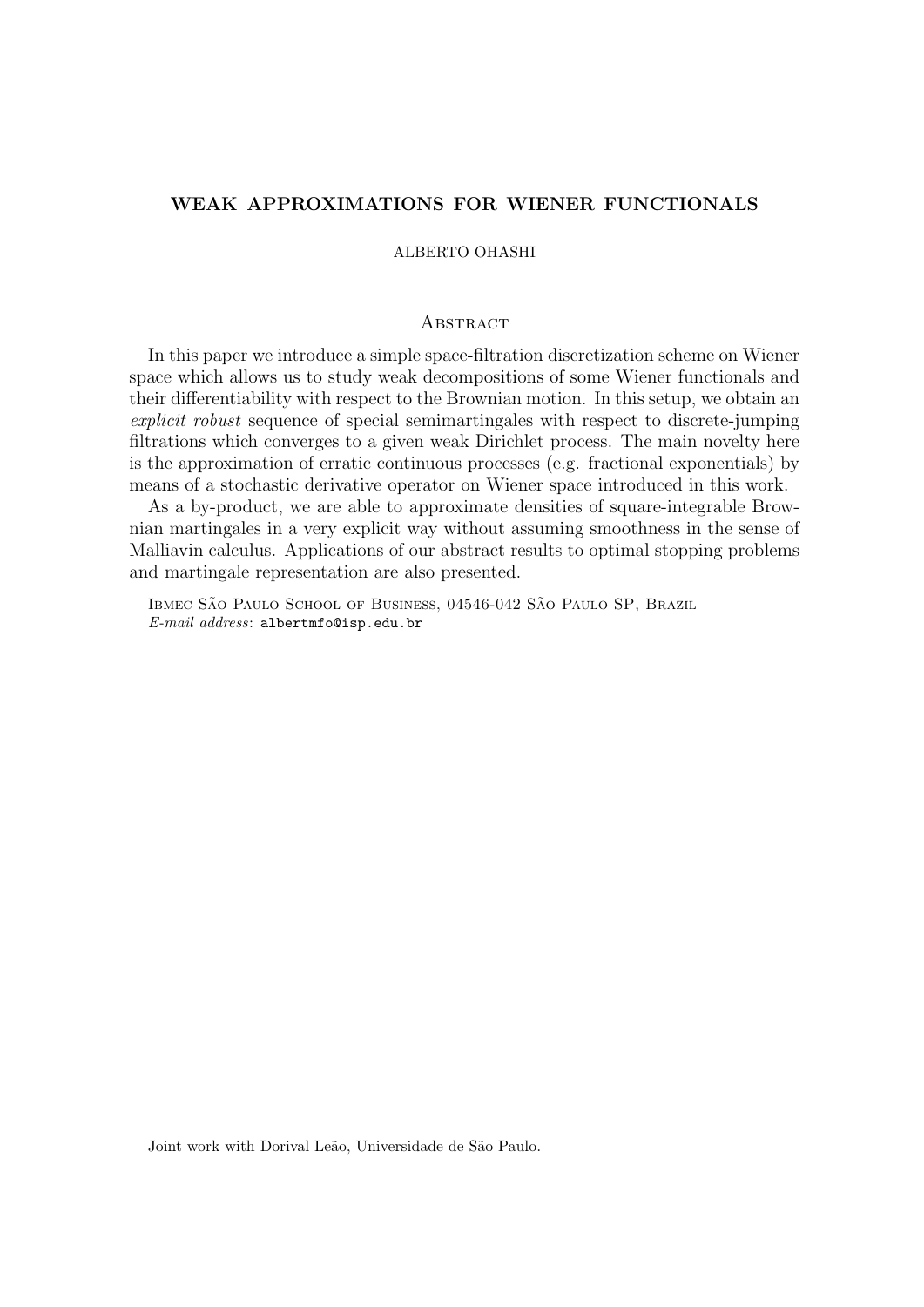# A GENERAL MAXIMUM PRINCIPLE FOR ANTICIPATING STOCHASTIC CONTROL AND APPLICATION TO INSIDER TRADING

### BERNT ØKSENDAL

### **ABSTRACT**

In this talk we suggest a general stochastic maximum principle for anticipating stochastic differential equations driven by a Lévy type of noise. We use techniques of Malliavin calculus and forward integration. We apply our result to study a general optimal portfolio problem of an insider.

The talk is based on recent joint work with Giulia Di Nunno, Olivier Pamen and Frank Proske, all at CMA in Oslo.

Center of Mathematics for Applications (CMA) University of Oslo Box 1053 Blindern N-0316 Oslo, Norway E-mail address: bernt.oksendal@cma.uio.no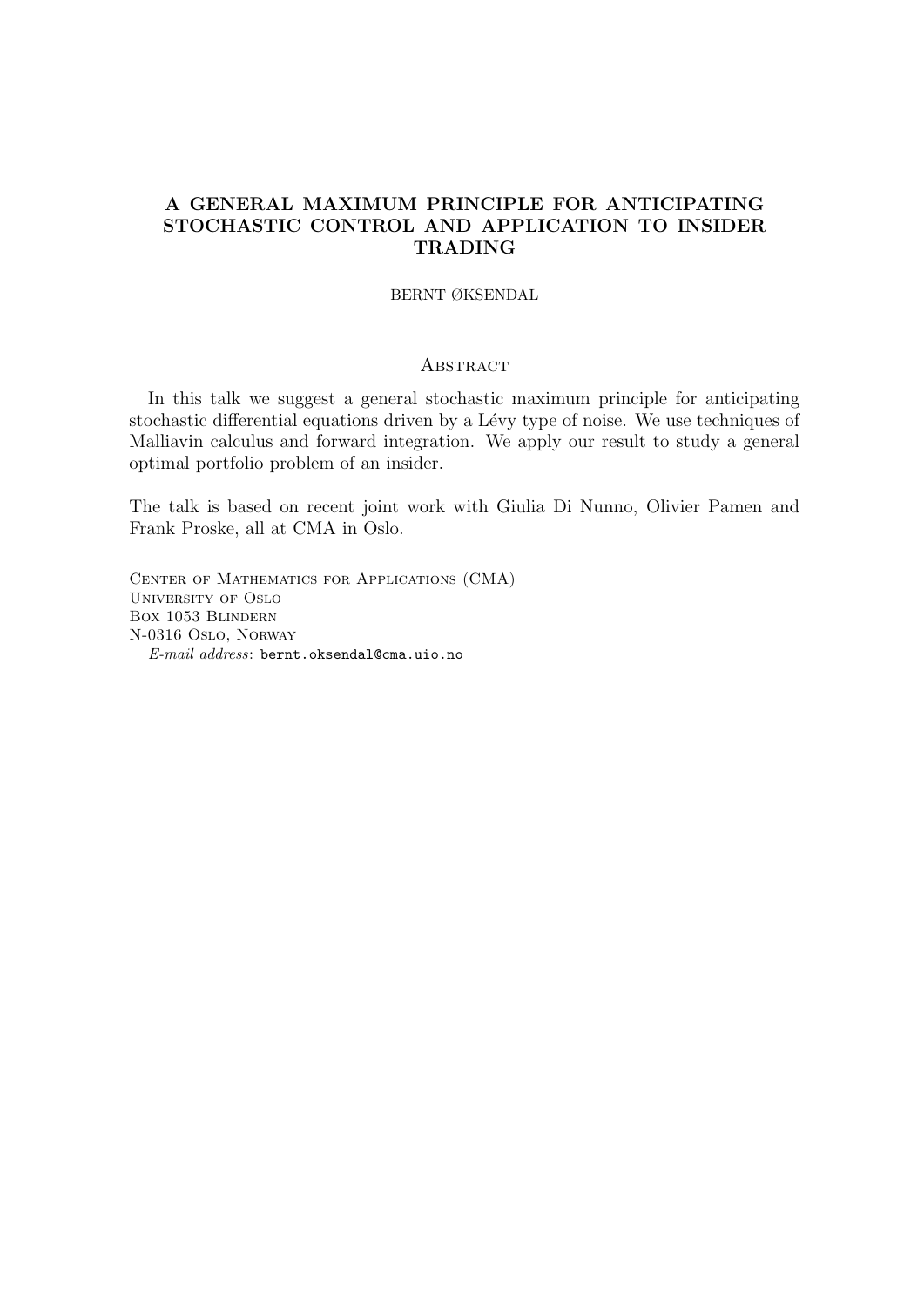## ITO-STRATONOVICH FORMULA FOR GAUSSIAN PROCESSES: A ˆ RIEMANN SUMS APPROACH

#### S. ORTIZ-LATORRE

### **ABSTRACT**

The aim of this work is to establish a change of variable formula for general Gaussian processes whose covariance function satisfies some technical conditions. The stochastic integral is defined in the Stratonovich sense using an approximation by middle point Riemann sums. The change of variable formula is proved by means of a Taylor expansion up to the sixth order and applying the techniques of Malliavin calculus to show the convergence to zero of the residual terms. The conditions on the covariance function are weak enough to include processes with infinite quadratic variation, and we show that they are satisfied by the bifractional Brownian motion with parameters  $(H, K)$  such that  $1/6 < HK < 1$ , and, in particular, by the fractional Brownian motion with Hurst parameter  $H \in (1/6, 1)$ . This is a joint work with David Nualart.

DEPARTAMENT DE PROBABILITAT, LÒGICA I ESTADÍSTICA, UNIVERSITAT DE BARCELONA, Gran Via 585, 08007 Barcelona, Spain.

E-mail address: sortiz@ub.edu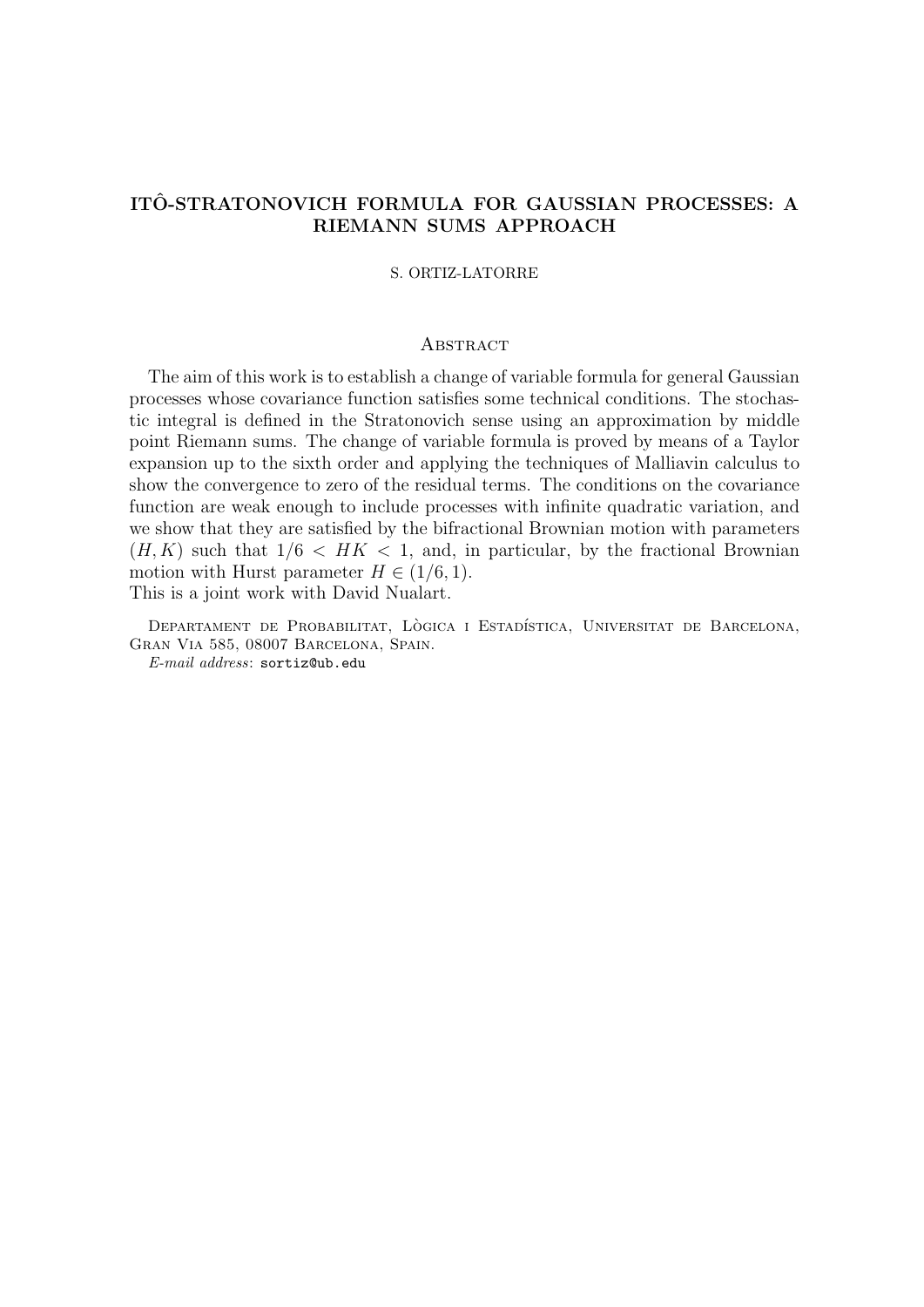### STOCHASTIC INTEGRALS AND CONDITIONAL FULL SUPPORT

MIKKO S. PAKKANEN

### **ABSTRACT**

We give a simple criterion for a stochastic process  $Z := H + K \cdot W$ , where H and K are respectively continuous and left-continuous processes independent of the driving Brownian motion  $W$ , which ensures that  $Z$  has the conditional full support property, introduced by Guasoni, Rásonyi, and Schachermayer [Ann. Appl. Probab.  $18, 491-$ 520 (2008)] in connection to no-arbitrage criteria and superhedging in pricing models with transaction costs. As an application of this result, we show that several stochastic volatility models and mixed fractional Brownian motion have the conditional full support property.

Department of Mathematics and Statistics, University of Helsinki E-mail address: mikko.pakkanen@helsinki.fi

Research supported by the Academy of Finland and the Finnish Cultural Foundation.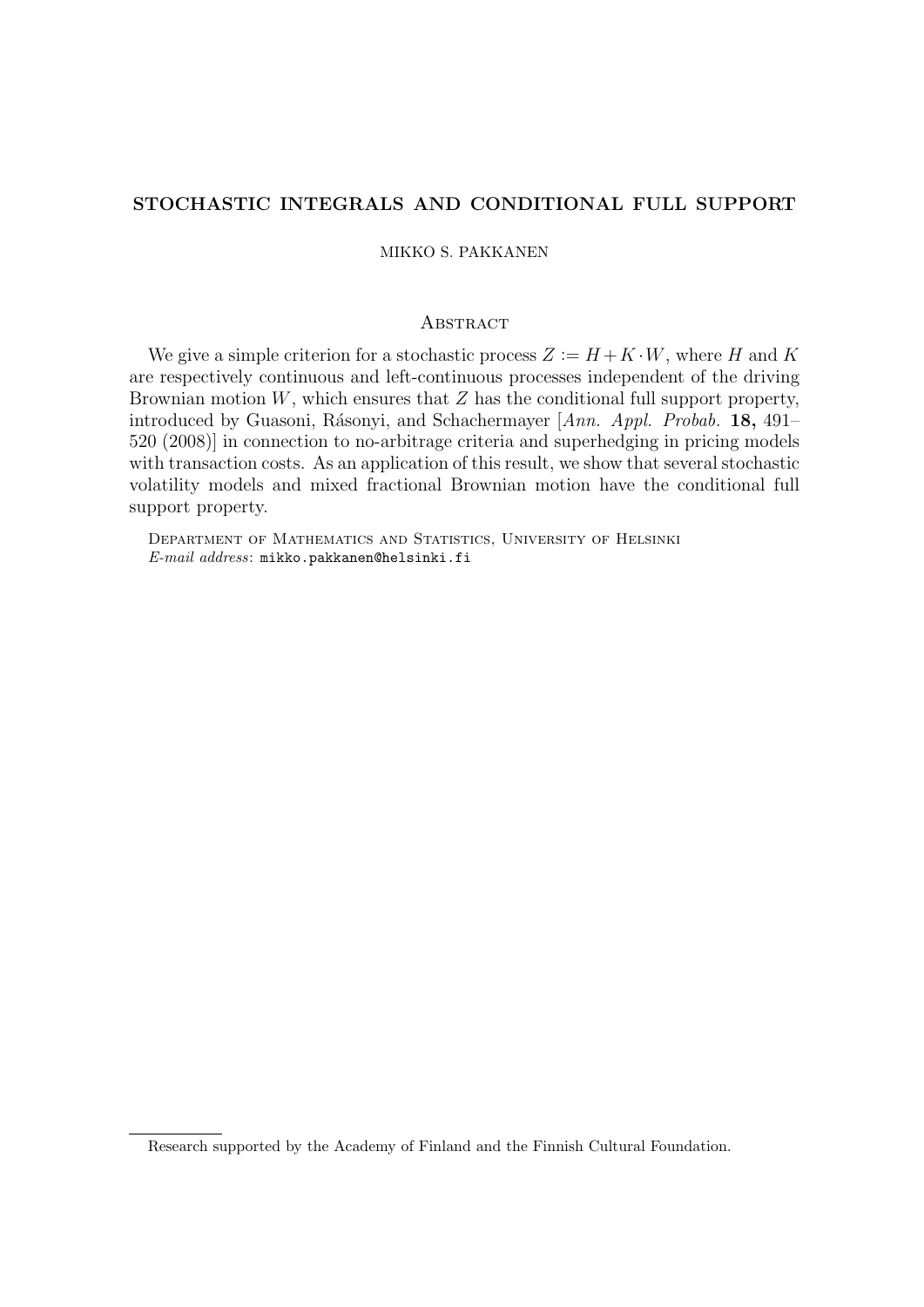# SOME LIMIT THEOREMS FOR FUNCTIONALS OF GAUSSIAN OR POISSON FIELDS

### GIOVANNI PECCATI

### **ABSTRACT**

We provide an overview of recent limit theorems involving non-linear functionals of Gaussian- or Poisson-based sochastic processes. These results have proven useful e.g. in the study of power variations associated with fractional processes, as well as of other limit objects that may be relevant in financial modeling.

UNIVERSITÉ PARIS OUEST E-mail address: giovanni.peccati@gmail.com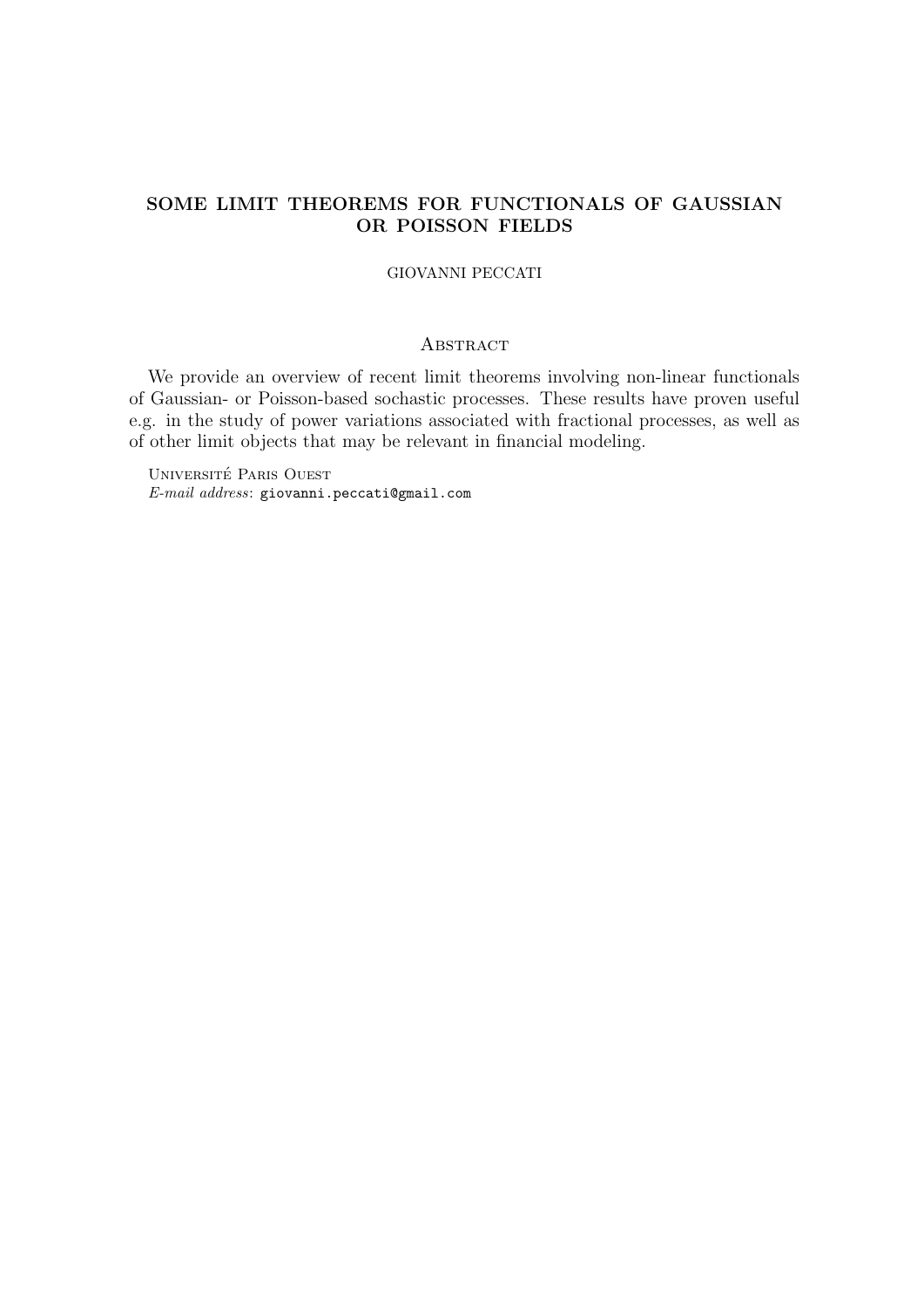# Superhedging in illiquid markets

Teemu Pennanen<sup>∗</sup>

### Abstract

We study superhedging of securities that give random payments possibly at multiple dates. Such securities are common in practice where, due to illiquidity, wealth cannot be transferred quite freely in time. We generalize some classical characterizations of superhedging to markets where trading costs may depend nonlinearly on traded amounts and portfolios may be subject to constraints. In addition to classical frictionless markets and markets with transaction costs or bid-ask spreads, our model covers markets with nonlinear illiquidity effects for large instantaneous trades. The characterizations are given in terms of stochastic term structures which generalize term structures of interest rates beyond fixed income markets as well as martingale densities beyond stochastic markets with a cash account. The characterizations are valid under a topological condition and a minimal consistency condition, both of which are implied by the no arbitrage condition in the case of classical perfectly liquid market models. We give alternative sufficient conditions that apply to market models with general convex cost functions and portfolio constraints.

<sup>∗</sup>Helsinki University of Technology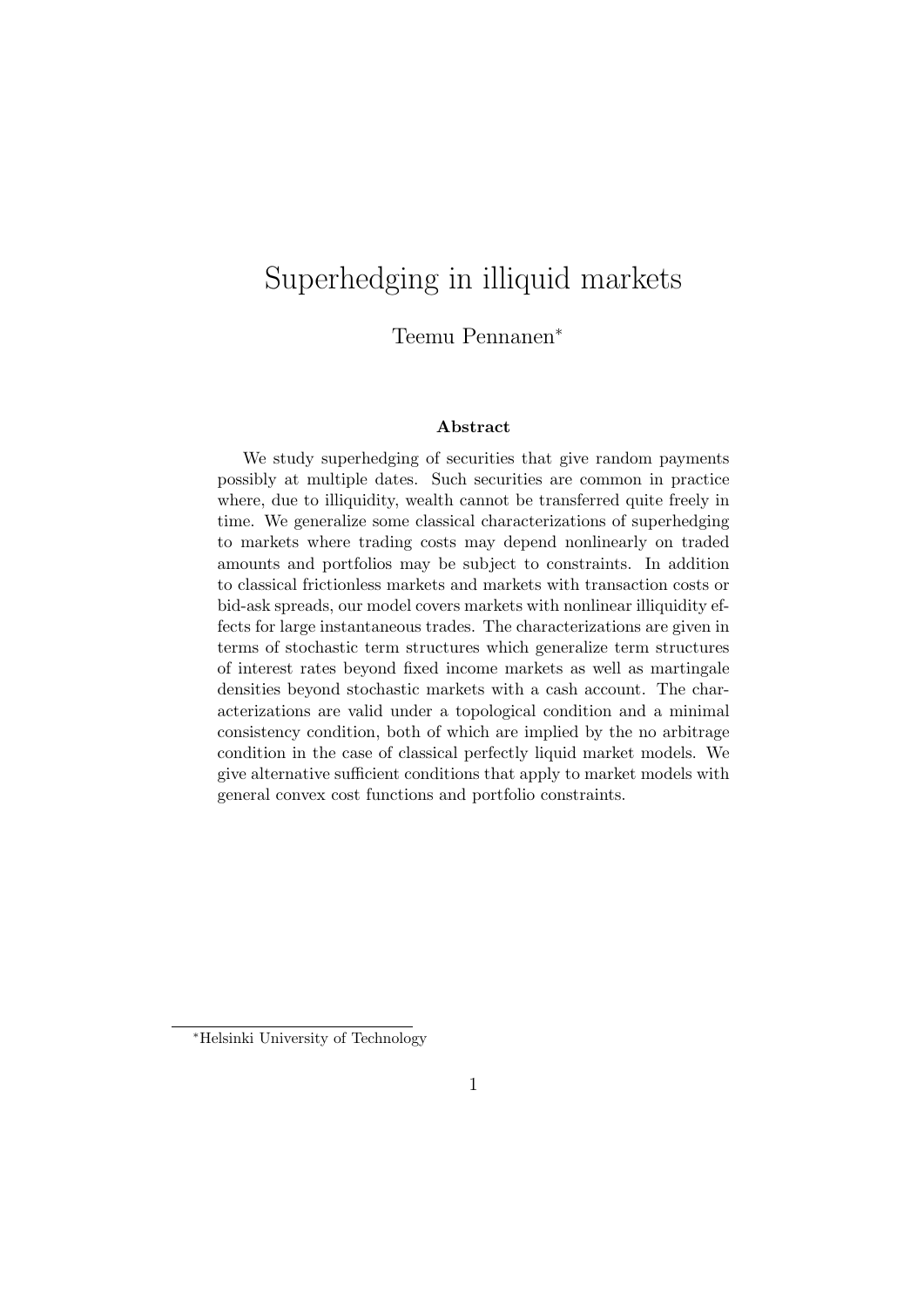## A TREE APPROACH TO CALCULUS FOR NON-SEMIMARTINGALES

#### JEAN PICARD

### **ABSTRACT**

It is known that one can associate a real tree to any continuous real path  $\omega$ . Our aim is to explain how some properties of  $\omega$  can be read on its tree. In particular, it appears that the finiteness of the p-variations of  $\omega$  is directly related to some geometric properties of the tree. This remark can be applied to the case where  $\omega$  is a sample path of a stochastic process, and leads for instance to an estimator of the Hurst index of a fractional Brownian motion.

On the other hand, when  $\omega$  has finite variation, the integrals  $\int \rho d\omega$  can be written as Lebesgue integrals on the tree of  $\omega$ , and it appears that these Lebesgue integrals have a sense even for some paths  $\omega$  with infinite variation; our result contains the classical case of Young integrals, but also other cases. In particular, we can construct a calculus for the fractional Brownian motion coinciding with Lyons' rough path approach.

### Reference

J. PICARD, A tree approach to p-variation and to integration, The Annals of Probability 36 (2008), 6, 2235-2279.

LABORATOIRE DE MATHÉMATIQUES (CNRS UMR 6620), UNIVERSITÉ BLAISE PASCAL, 63177 AUBIÈRE, FRANCE

E-mail address: Jean.Picard@math.univ-bpclermont.fr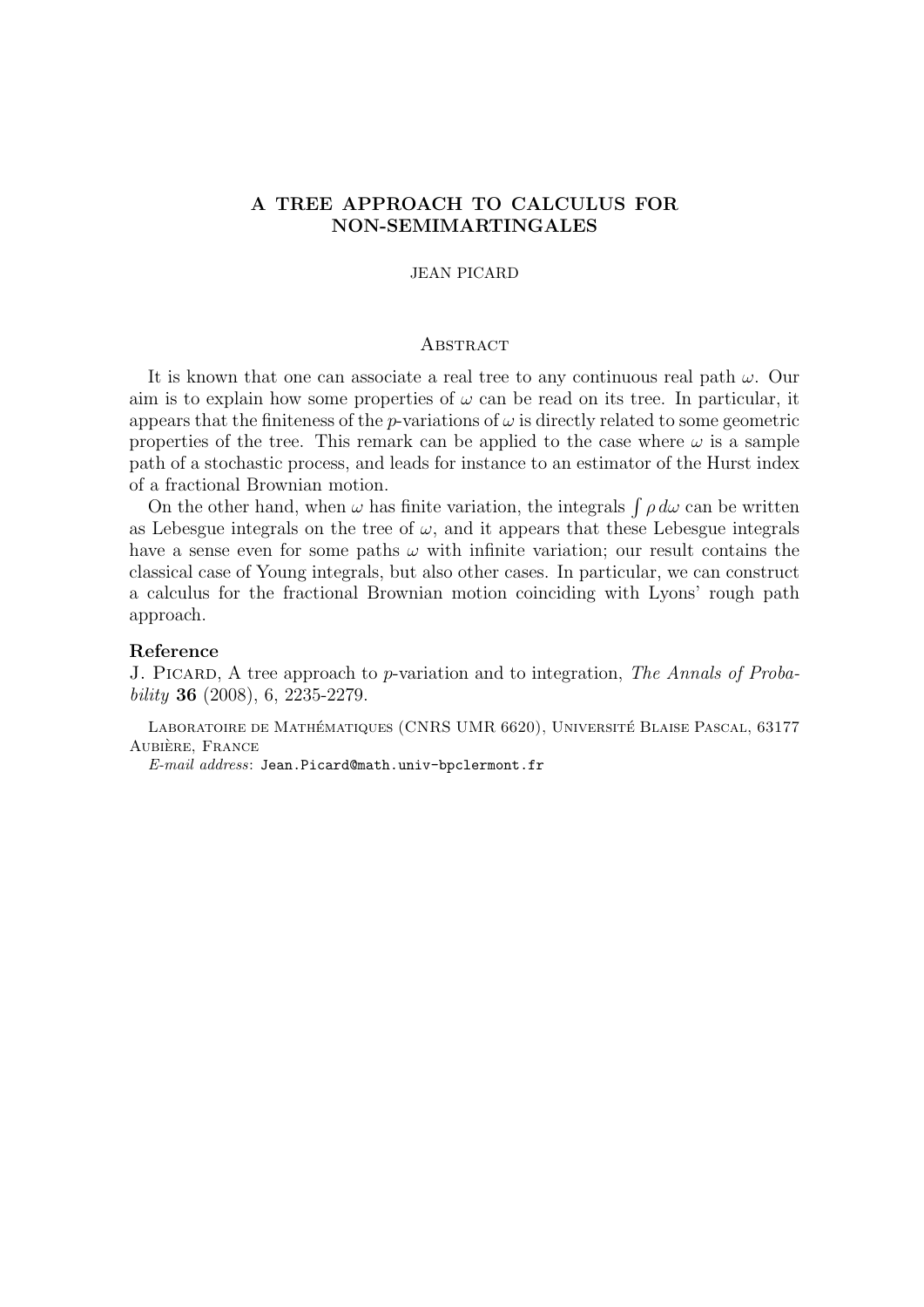# A BENCHMARK APPROACH TO FINANCIAL MARKET MODELLING BEYOND SEMIMARTINGALES

#### ECKHARD PLATEN

### **ABSTRACT**

This lecture introduces a general financial market modelling framework that allows to accommodate dynamics of asset prices that are not of semimartingale type, for instance, fractional Brownian motion driven models. The central building block of the framework is the best performing, strictly positive, tradable portfolio of the investment universe, the so called benchmark. This portfolio plays the role of the numeraire portfolio for derivative pricing and other risk management tasks. Important is the fact that the approach is assuming discrete trading and does not aim for reconciling continuous time limits for gains from trade as is possible in a semimartingale setting. A Diversification Theorem will be derived that allows to identify proxies of the benchmark in the real market. Empirical results show mono scaling properties for benchmarked securities but no multi-scaling is has been reported for various asset classes. A fractional minimal market model will be described that allows to model parsimoniously various stylized empirical facts of index securities.

University of Technology Sydney E-mail address: Eckhard.Platen@uts.edu.au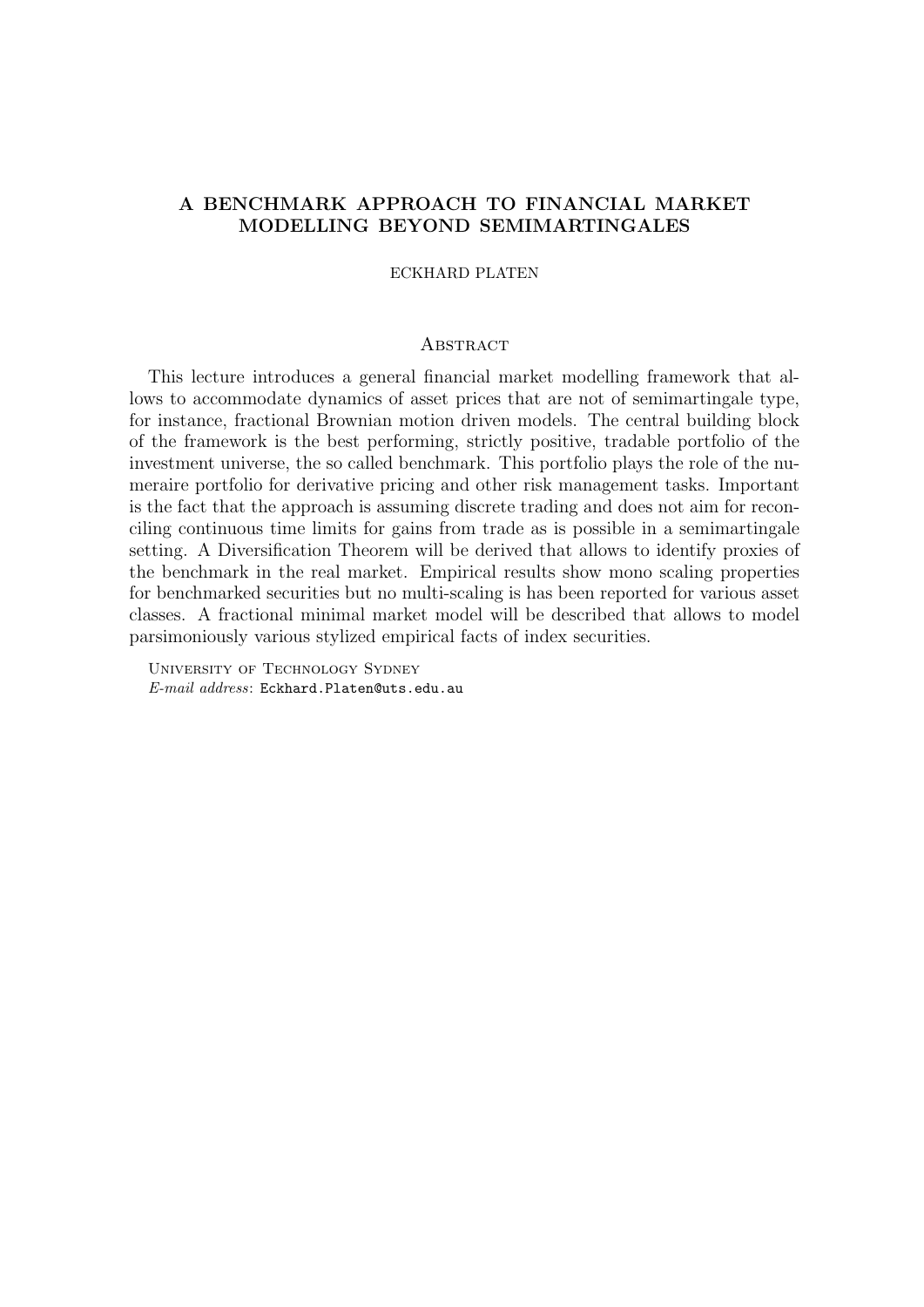# POWER VARIATION METHODS FOR STOCHASTIC PROCESSES

MARK PODOLSKIJ

### **ABSTRACT**

In this talk we present an overview over power variation methods for various stochastic process that are used in finance or physics. Power variations is a powerful tool that provides solutions for many estimation and testing problems in the high frequency setting. In our talk we demonstrate asymptotic results for these objects and present various useful applications.

Federal Institute of Technology Zurich (ETHZ) E-mail address: mark.podolskij@math.ethz.ch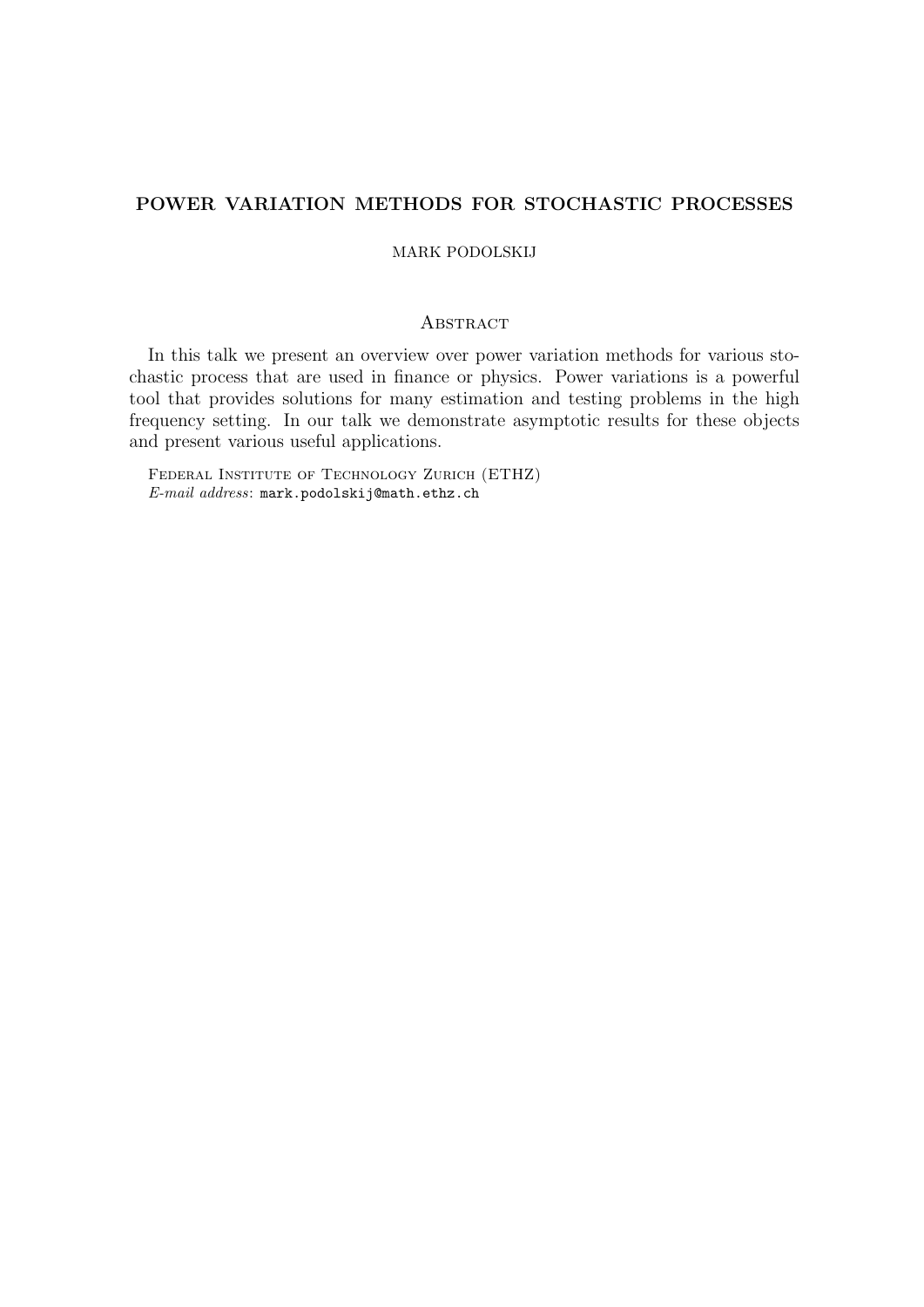### OPTIMAL STRATEGIES IN A RISKY DEBT CONTEXT

### MONIQUE PONTIER

### **ABSTRACT**

The paper analyses structural models for the evaluation of risky debt following H.E. LELAND [2], with an approach of optimal stopping problem (for instance cf. N. EL KAROUI [1]). Moreover we introduce an investment control parameter and we optimize with respect to the failure threshold and coupon rate. With investment, the failure threshold is lower and the rate coupon rises. Finally, we show that the value of the optimal coupon policy decreases and the level of bankruptcy rises if the strict priority rule is removed.

Keywords: corporate debt, optimal capital structure, default, optimal stopping.

### **REFERENCES**

- [1] EL KAROUI N. (1981), Les Aspects Probabilistes du Contrôle Stochastique, Lecture Notes in Mathematics 876, p.73-238, Springer-Verlag, Berlin.
- [2] LELAND H.E. (1994), "Corporate debt value, bond covenant, and optimal capital structure", The Journal of Finance, 49, 1213-1252.

INSTITUT MATHÉMATIQUE DE TOULOUSE E-mail address: pontier@math.univ-toulouse.fr

Financial support from INDAM-GNAMPA and MIUR grant 206132713-001.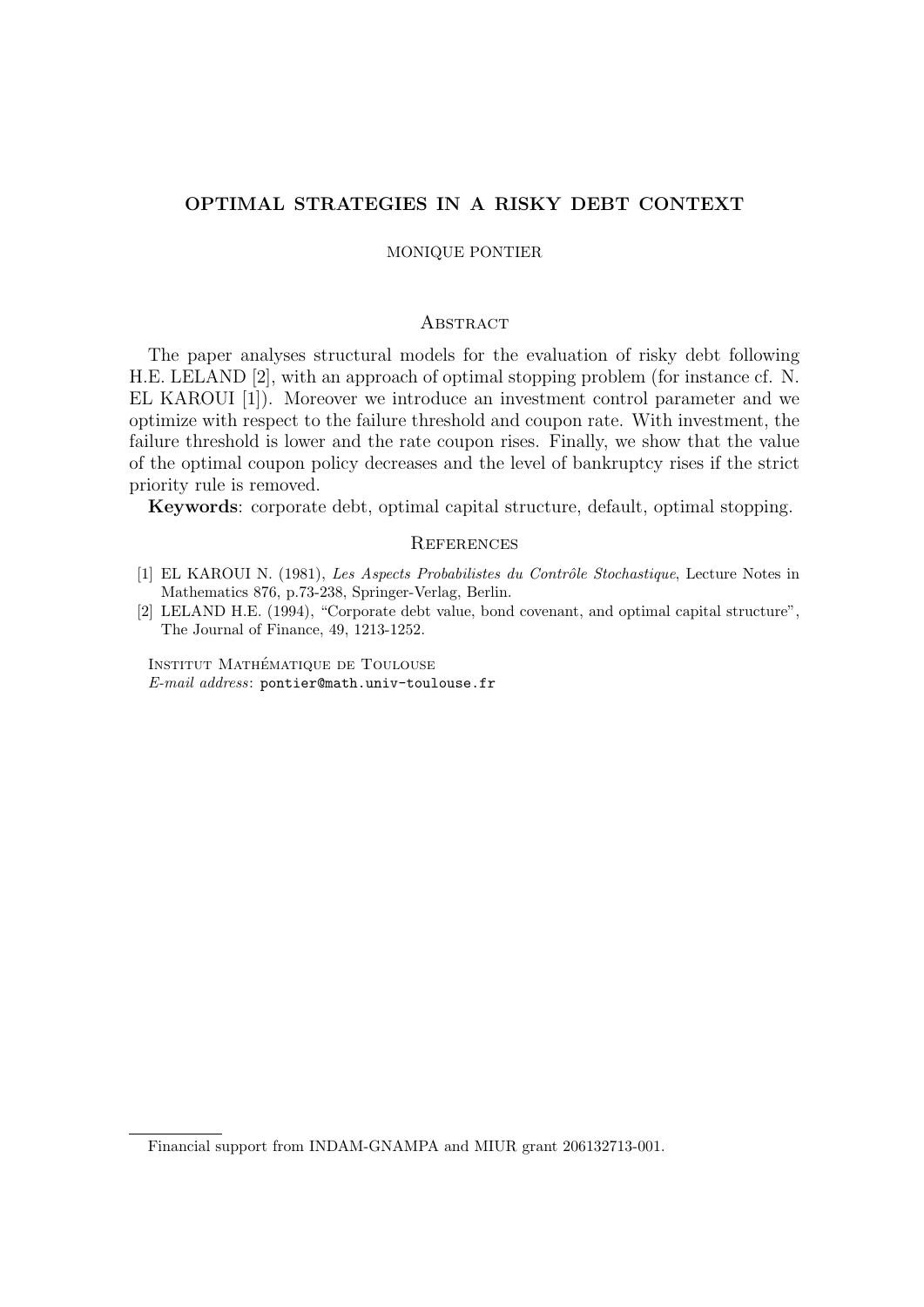# STOCHASTIC CALCULUS VIA REGULARIZATION AND ONE APPLICATION TO MATHEMATICAL FINANCE

#### FRANSESCO RUSSO

### **ABSTRACT**

Stochastic calculus via regularization (started by F.R and P. Vallois in 1991) is an approach of stochastic calculus beyond Itô calculus which has the following features: it constitutes a bridge between causal and non-causal calculus, it is suitable when the integrator is a non-semimartingale and it behaves similarly to a pathwise integral. It has applications in mathematical finance, fluiddynamics and irregular random media. In the first part of the talk (tutorial) we will recall the basic properties and the relations to Malliavin calculus. We will provide then a class of significant finite quadratic processes. Some comments about recent work (jointly with C. Di Girolami) on infinite dimensional extensions will be provided.

In the second part of tha talk some applications to basic mathematical finance will be discussed, corresponding to joint work with R. Coviello and C. Di Girolami. The stochastic integral intervening in the definition of self-financing property is forward integral (by regularisation). If one requires that a certain minimal class of investor strategies are self-financing, previous prices are forced to be finite quadratic variation processes. The non-arbitrage property is not excluded if the class  $A$  of admissible strategies is restricted. The classical notion of martingale is replaced with the notion of A-martingale. A calculus related to A-martingales with some examples is developed. Some applications to no-arbitrage, viability, hedging and the maximization of the utility of an insider are expanded. Hedging of path dependant options when the underlying is a finite quadratic variation process will be mentioned.

INRIA ROCQUENCOURT AND UNIVERSITÉ PARIS 13 E-mail address: russo@math.univ-paris13.fr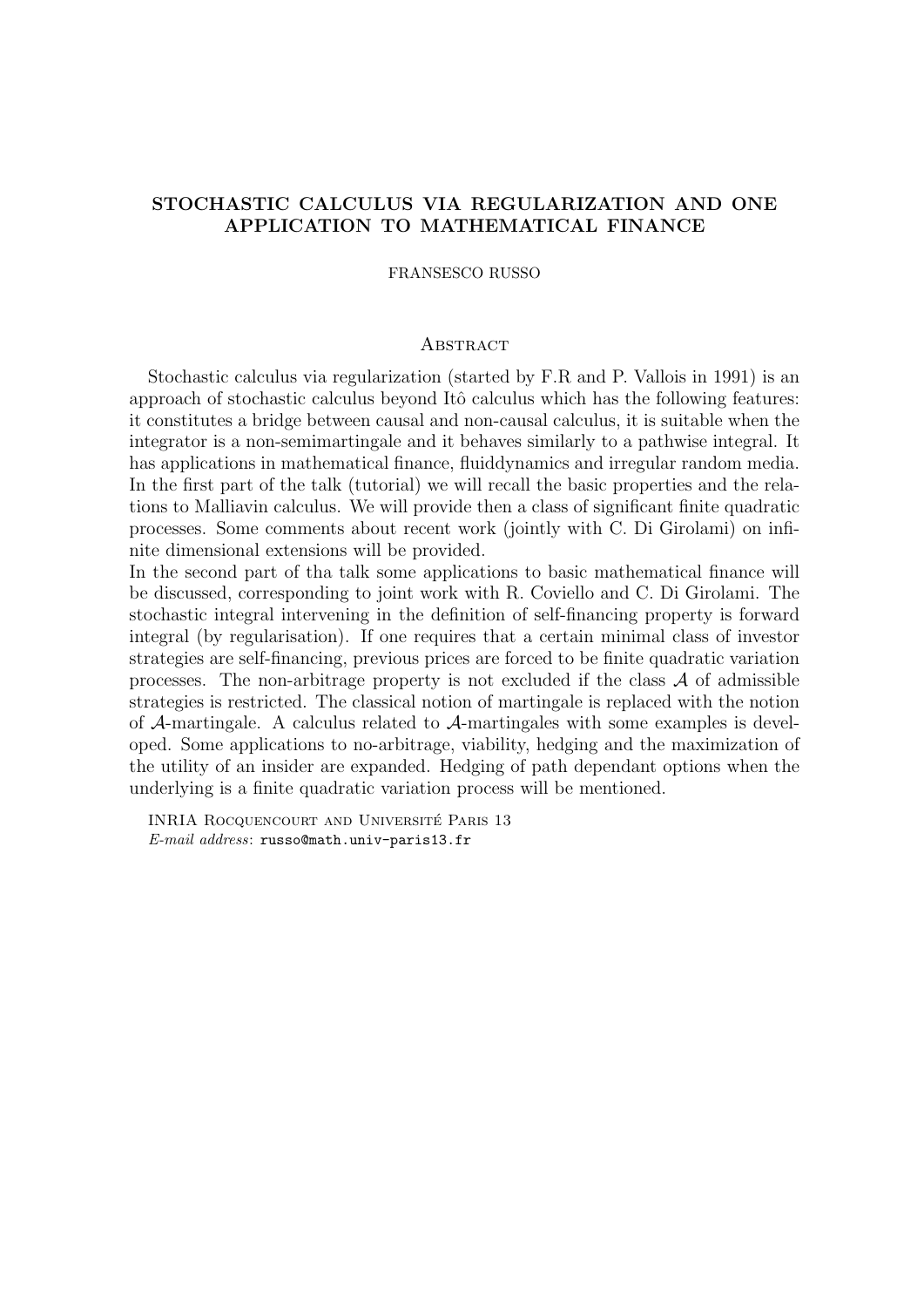# No Arbitrage Without Semimartingales Robert A. Jarrow,<sup>\*</sup> and Philip Protter <sup>†</sup>, and Hasanjan Sayit<sup>‡</sup>

### Abstract

We show that with suitable restrictions on allowable trading strategies, one has no arbitrage in settings where the traditional theory would admit arbitrage possibilities. In particular, price processes that are not semimartingales are possible in our setting, for example fractional Brownian motion.

<sup>∗</sup>Johnson Graduate School of Management, Cornell University, Ithaca, NY, 14853. †ORIE – 219 Rhodes Hall, Cornell University, Ithaca, NY 14853-3801 USA

<sup>‡</sup>Mathematics Dept., Worcester Polytechnic Institute, Worcester, MA 01609-2280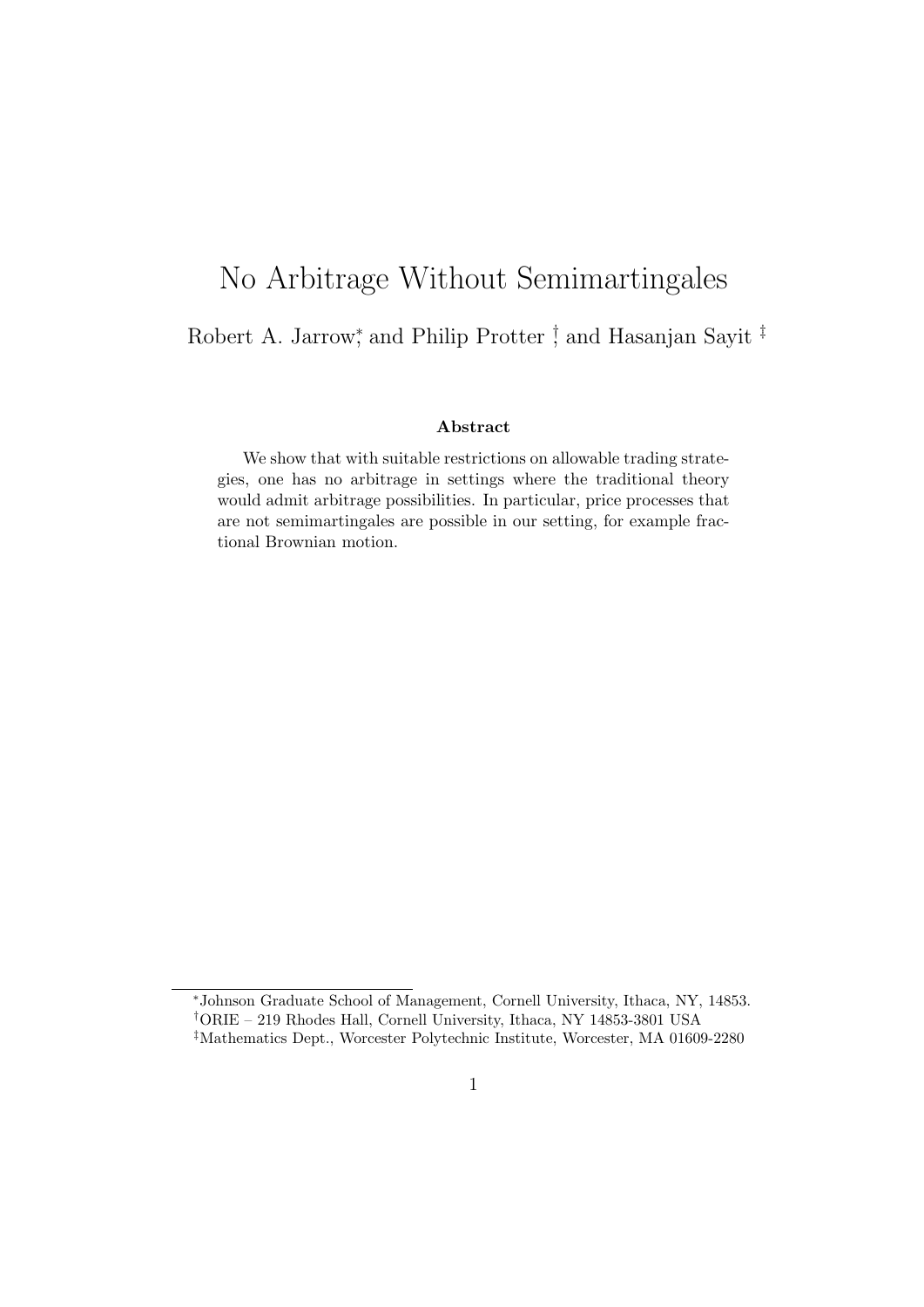# THE FUNDAMENTAL THEOREM OF ASSET PRICING FOR CONTINUOUS PROCESSES UNDER SMALL TRANSACTION COSTS

### WALTER SCHACHERMAYER

### **ABSTRACT**

A version of the fundamental theorem of asset pricing is proved for continuous asset prices with small proportional transaction costs. Equivalence is established between: (a) the absence of arbitrage with general strategies for arbitrarily small transaction costs  $\varepsilon > 0$ , (b) the absence of free lunches with bounded risk for arbitrarily small transaction costs  $\varepsilon > 0$ , and (c) the existence of  $\varepsilon$ -consistent price systems – the analogue of martingale measures under transaction costs – for arbitrarily small  $\varepsilon > 0$ .

The proof proceeds through an explicit construction, as opposed to the usual separation arguments. The paper concludes comparing num?eraire-free and num?erairebased notions of admissibility, and the corresponding martingale and local martingale properties for consistent price systems.

University of Vienna E-mail address: walter.schachermayer@univie.ac.at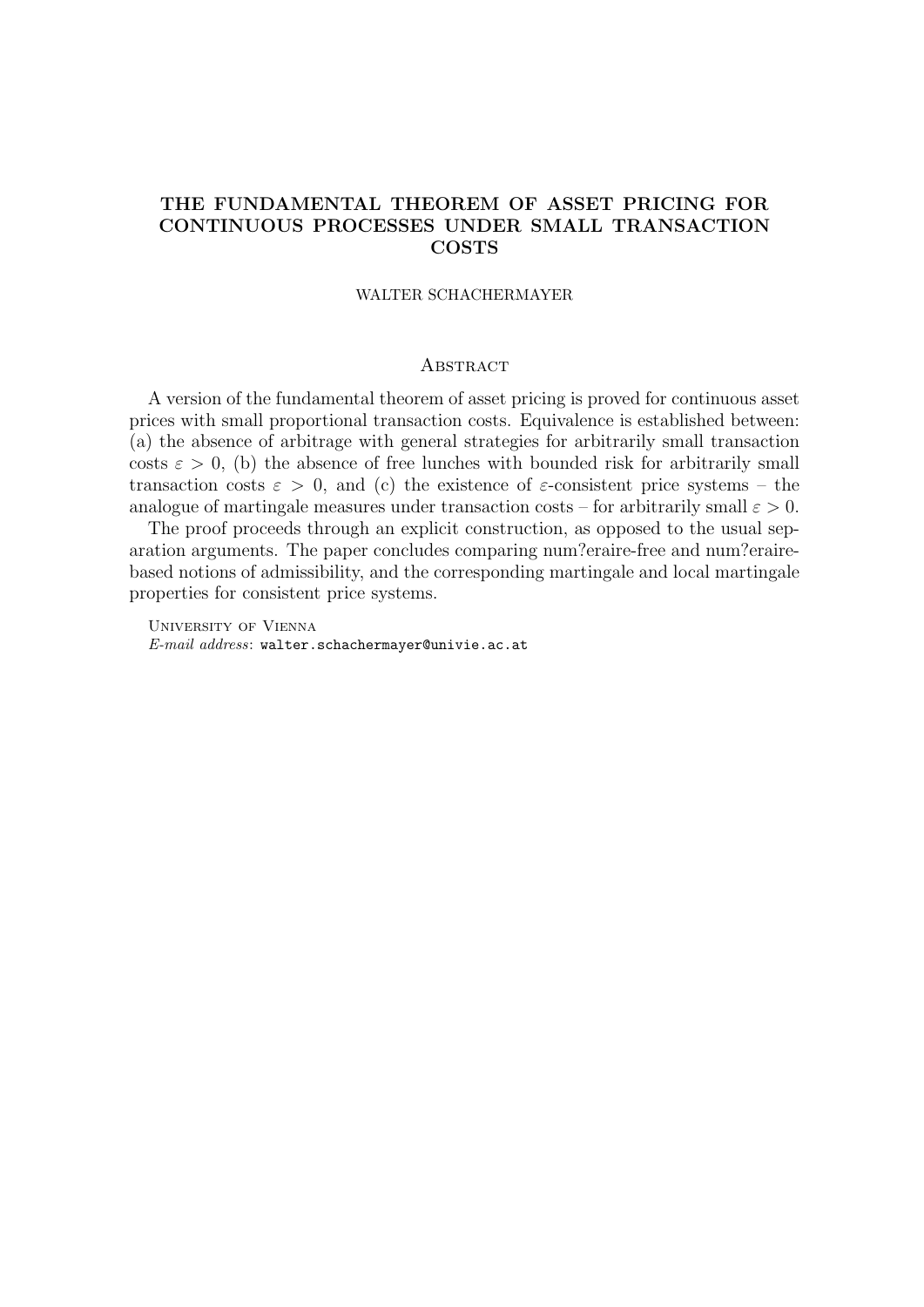# BROWNIAN SEMISTATIONARY PROCESSES AND TURBULENCE MODELLING

### J. SCHMIEGEL

### **ABSTRACT**

We discuss Brownian semistationary processes in the context of turbulence modelling. We focus on modelling the turbulent velocity field and the turbulent energy dissipation. In particular, we discuss semimartingale – nonsemimartingale issues and related inference problems.

Thiele Centre for Applied Mathematics in Natural Science E-mail address: schmiegl@imf.au.dk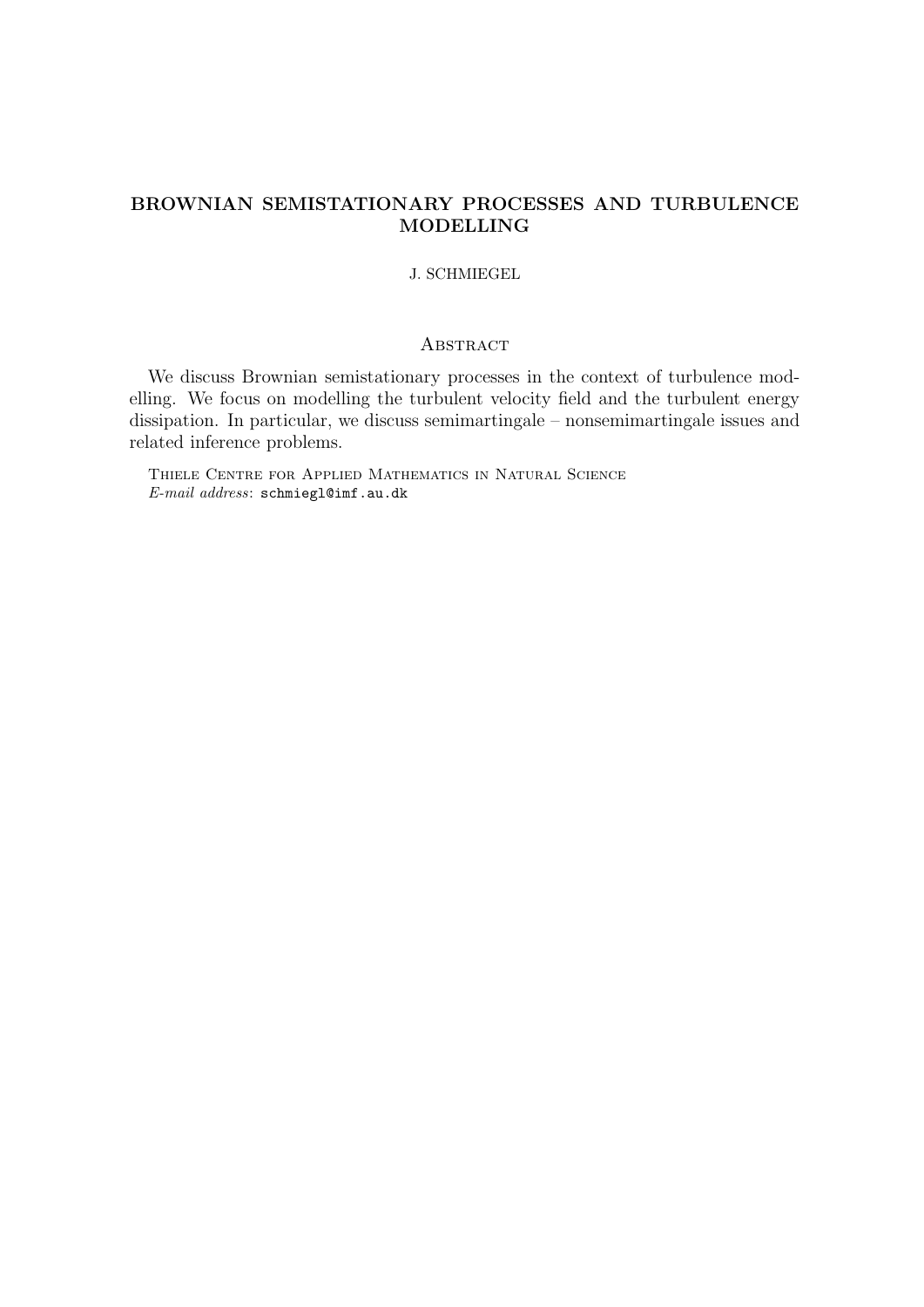# CONDITIONAL SMALL BALLS, LOCAL CONTINUITY AND QUADRATIC VARIATION

### TOMMI SOTTINEN

### **ABSTRACT**

In the classical semimartingale-based option-pricing theory hedging and arbitrage are connected to Equivalent Martingale Measures. In the non-semimartingale optionpricing theory those measures do not exist. We propose that Conditional Small Balls, Local Continuity, and Quadratic Variation are the concepts one needs to understand hedging and arbitrage in this more general setup.

In this talk we discuss how hedges follow from Quadratic Variation, and how noarbitrage follows from Conditional Small Balls and Local Continuity.

The talk is based on the work [1].

### References

[1] Bender, C., Sottinen, T. and Valkeila, E. (2008) Pricing by hedging and noarbitrage beyond semimartingales Finance and Stochastics 29, 935-945.

University of Vaasa E-mail address: tommi.sottinen@uwasa.fi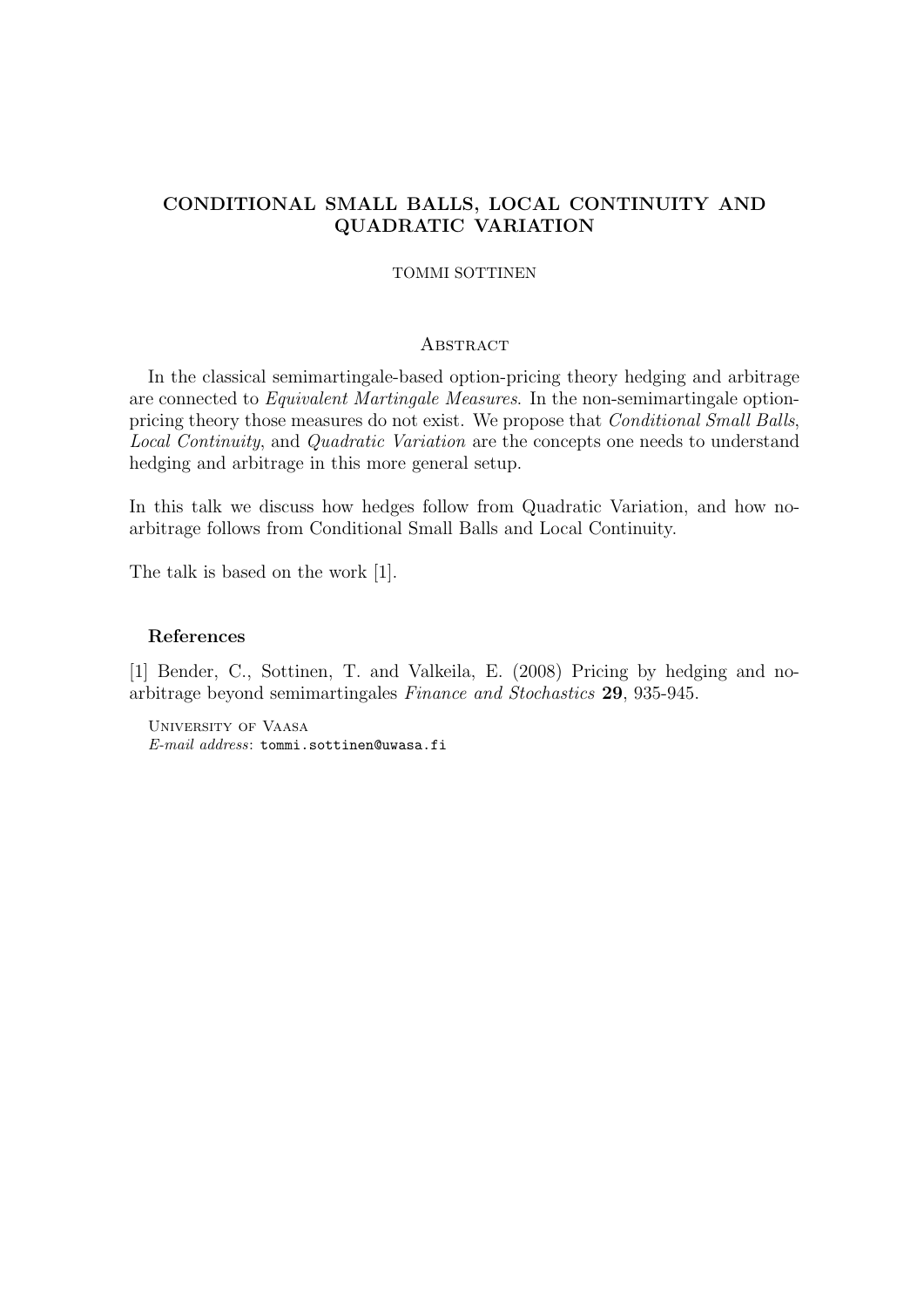### FRACTIONAL PROCESSES: MODELLING AND INFERENCE

### JEANNETTE H.C. WOERNER

### **ABSTRACT**

Recently there have been proposed different methods for analyzing the empirical characteristics of high frequency financial data, e.g. increasing realized volatility, a certain correlation structure and paths regularity. Possible models capturing at least some of these features are additive market microstructure noise or components based on fractional Brownian motion. Another possibility would be to consider fractional Lévy processes instead which combine the desirable properties of Lévy processes with the correlation structure of fractional Brownian motion.

In the following we will first give some empirical results on the fine structure of high frequency data in terms of correlation and regularity of the sample paths. Then we will propose a new type of fractional Lévy process based on the kernel  $|t - s|^{H-1/\alpha}$  –  $|s|^{H-1/\alpha}$ , where  $\alpha$  denotes the Blumenthal-Getoor index of the corresponding Lévy process. This choice of kernel unifies the approaches by Samorodnitsky and Taqqu (1994), Benassi at.al (2002, 2004) and Marquardt (2006).

(This work is partly based on joint work with Sebastian Engelke.)

TECHNICAL UNIVERSITY OF DORTMUND E-mail address: jeannette.woerner@math.uni-dortmund.de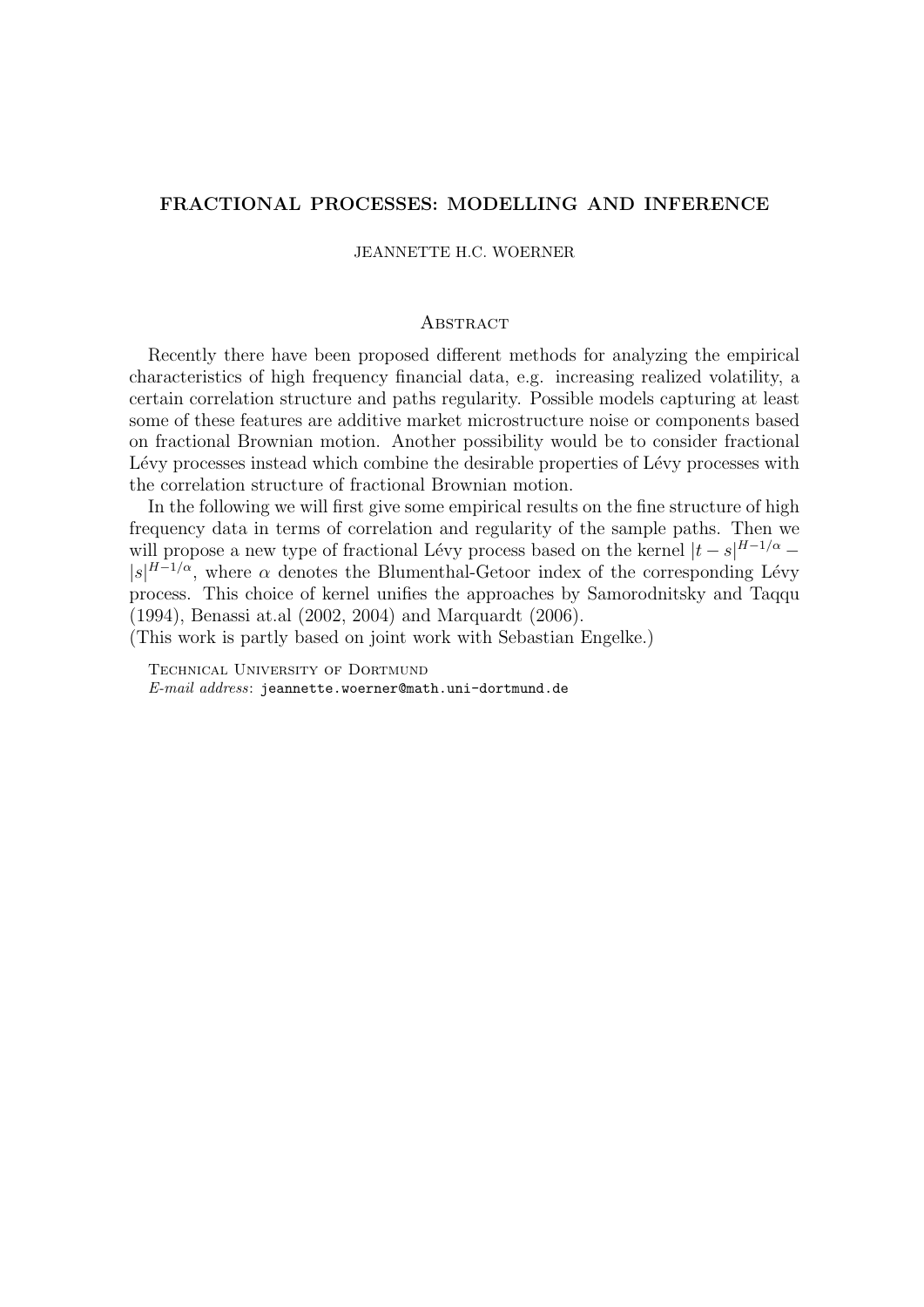# SDE SOLUTIONS IN THE SPACE OF SMOOTH RANDOM VARIABLES

#### Y. YOLCU OKUR

### **ABSTRACT**

ABSTRACT. In this paper we analyze properties of a dual pair  $(\mathcal{G}, \mathcal{G}^*)$  of spaces of smooth and generalized random variables on a Lévy white noise space. We show that the Fréchet algebra  $\mathcal{G} \subset L^2(\mu)$  contains a larger class of solutions of Itô equations driven by pure jump Lévy processes. Further a characterization of  $(G, \mathcal{G}^*)$  in terms of the S-transform is given. We propose  $(\mathcal{G}, \mathcal{G}^*)$  as an attractive alternative to the Meyer-Watanabe test function and distribution space  $(\mathbb{D}_{\infty}, \mathbb{D}_{-\infty})$  [Watanabe, S.: On Stochastic Differential Equations and Malliavin Calculus. Tata Institute of Fundamental Research, Vol. 73, Springer-Verlag (1979)] to study strong solutions of SDE's. (Joint work with F. Proske and H. B. Salleh)

Centre of Mathematics for Applications (CMA) Department of Mathematics University of Oslo

E-mail address: yelizy@math.uio.no